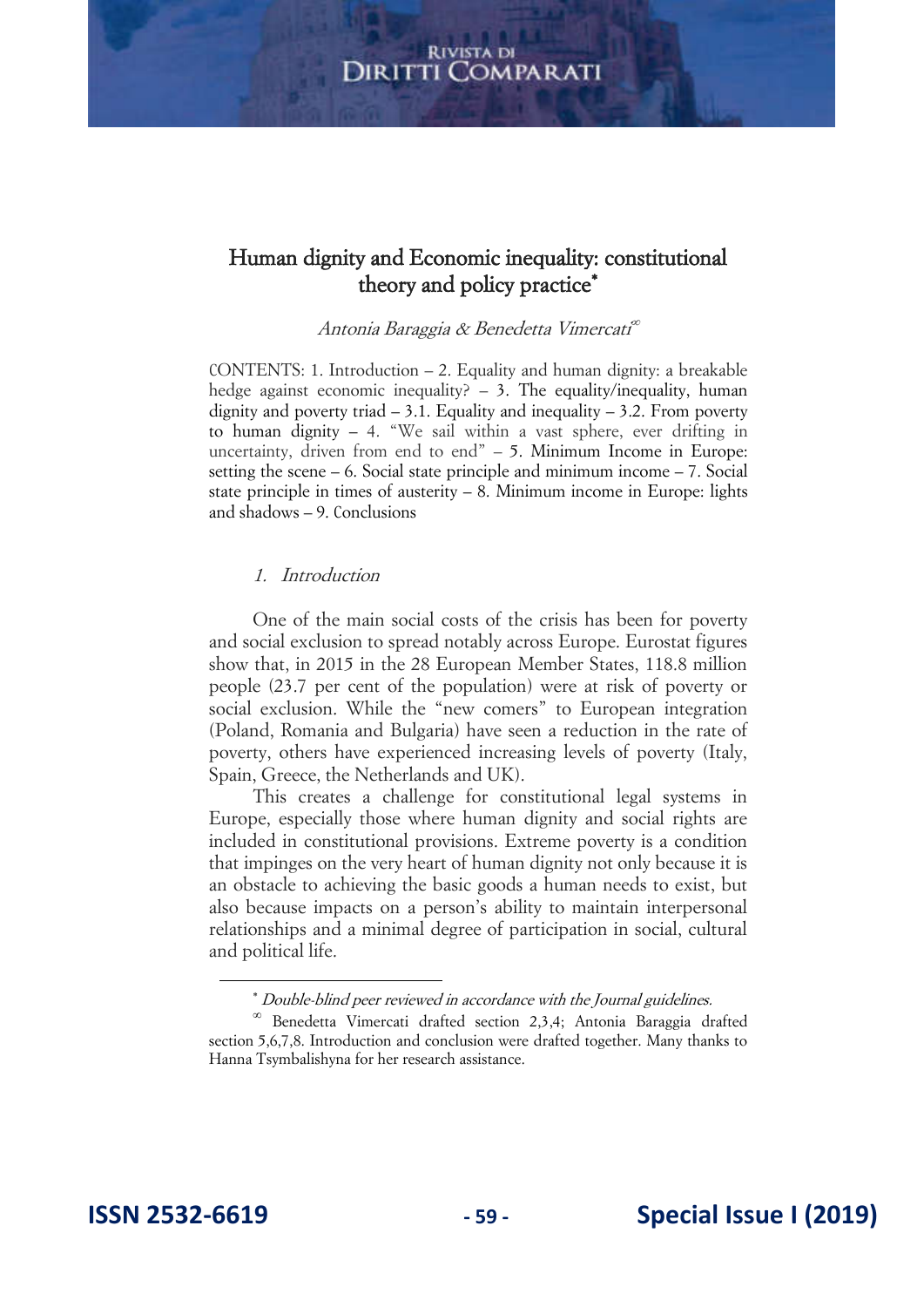Antonia Baraggia & Benedetta Vimercati Human dignity and Economic inequality: constitutional theory and policy practice

Taking this scenario as the basis, the aim of this paper is to offer food for thought on the sensitive relationship among human dignity, economic inequality and poverty from a constitutional perspective. The paper is divided in two parts: the first one addresses the issue starting from a theoretical perspective in order to provide a more concrete understanding of the equality/inequality, human dignity and poverty triad, and the consequent implications. The second part adopts a more analytical perspective, focusing on one of the tools designed by legal systems to fight poverty and restore equality and human dignity: the Minimum Income (MI).

## 2. Equality and human dignity: a breakable hedge against economic inequality?

The Universal Declaration of Human Rights (UDHR) opens by asserting that "all human beings are born free and equal in dignity and rights." The Declaration is considered a turning point in the relation between the individual and society, between liberty and authority.<sup>1</sup> In such a perspective, the reference to human dignity in the preamble – along with the articles of the Universal Declaration – has come to be seen as a Copernican revolution for international law<sup>2</sup> and human rights discourse.

The recognition of human dignity is a foundation block for the set of universally-declared rights in the UDHR. Borrowing the wellknown image conceived by René Cassin<sup>3</sup>, the UDHR can be compared to a Greek temple: "The seven clauses of the Preamble are the steps leading up to the entrance. The basic principles of dignity, liberty, equality, and brotherhood, proclaimed in the first two articles, are the

 $1$  J. Hoover, *Rereading the Universal Declaration of Human Rights: plurality* and contestation, not consensus, in Journal of Human Rights, 2013, p. 217 ss.

<sup>&</sup>lt;sup>2</sup> Human dignity is the common thread of the whole declaration, from the Preamble to several articles (see articles 1, 22, 23).

<sup>&</sup>lt;sup>3</sup> M. Agi and R. Cassin, *Fantassin des droits de l'homme*, Paris, 1979, p. 317.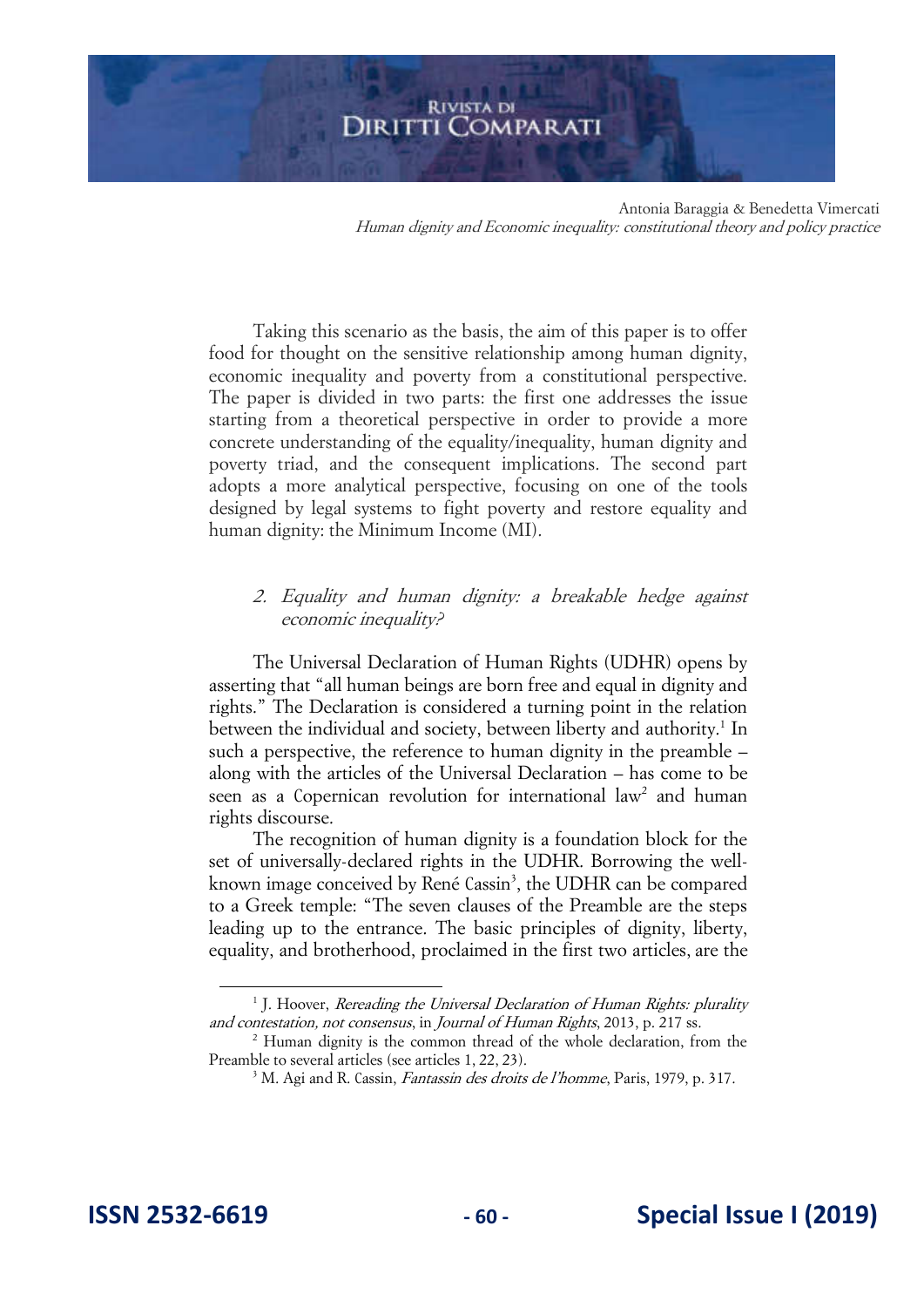Antonia Baraggia & Benedetta Vimercati Human dignity and Economic inequality: constitutional theory and policy practice

foundation blocks for four columns of rights: rights pertaining to individuals as such; rights of individuals in relation to each other and to various groups; spiritual, public and political rights; and, finally, economic, social and cultural rights. Crowning the portico is a pediment consisting of three concluding articles that place rights in the context of limits, duties, and the social and political order in which they are to be realized."<sup>4</sup> The Declaration was intended to be an ideal way to codify a lowest common denominator for human rights, capable of ensuring – wherever respected and implemented – decent living conditions for humanity as a whole and, as a consequence, lasting peace achieved not only because of the recognition of individual liberties but also because of the obligations and duties designed to protect social rights.<sup>5</sup>

The strong connection between equality and human dignity has subsequently been reflected in several Constitutions.<sup>6</sup> For example, such a connection is evident in Italian Constitution, where a peculiar shade of dignity is offered. Art. 3.1 states that "All citizens have equal social dignity and are equal before the law." This recognition – especially the phrase "equal social dignity" – leads to content that has plenty of substantive implications. It becomes explanatory, corrective

<sup>&</sup>lt;sup>4</sup> The image is repeatedly recalled by M.A. Glendon in several papers. See, among the others, M.A. Glendon, The Rule of Law in the Universal Declaration of Human Rights, in Northwestern Journal of International Human Rights, 2004, p. 3.

<sup>&</sup>lt;sup>5</sup> Eleonore Roosevelt, speaking on behalf of the US delegation, affirmed: "The United States delegation favoured the inclusion of economic and social rights in the Declaration, for no personal liberty could exist without economic security and independence. Men in need were not free men" (quoted in Summary Record of the Sixty-Fourth Meeting, U.N. ESCOR, Comm'n on Hum. Rts., 3rd Sess., 64th mtg., U.N. Doc. E/CN.4/SR.64 (1948). See, among the latest publications, C. Breen, Economic and Social Rights and the Maintenance of International Peace and Security, London, 2017; A. Cahill-Ripley, Reclaiming the Peacebuilding Agenda: Economic and Social Rights as a Legal Framework for Building Positive Peace - A Human Security Plus Approach to Peacebuilding, in Human Rights Law Review, 2016, p. 223 ss.

<sup>6</sup> For examples, see the Constitution of Germany, the Constitution of India and the Constitution of South Africa.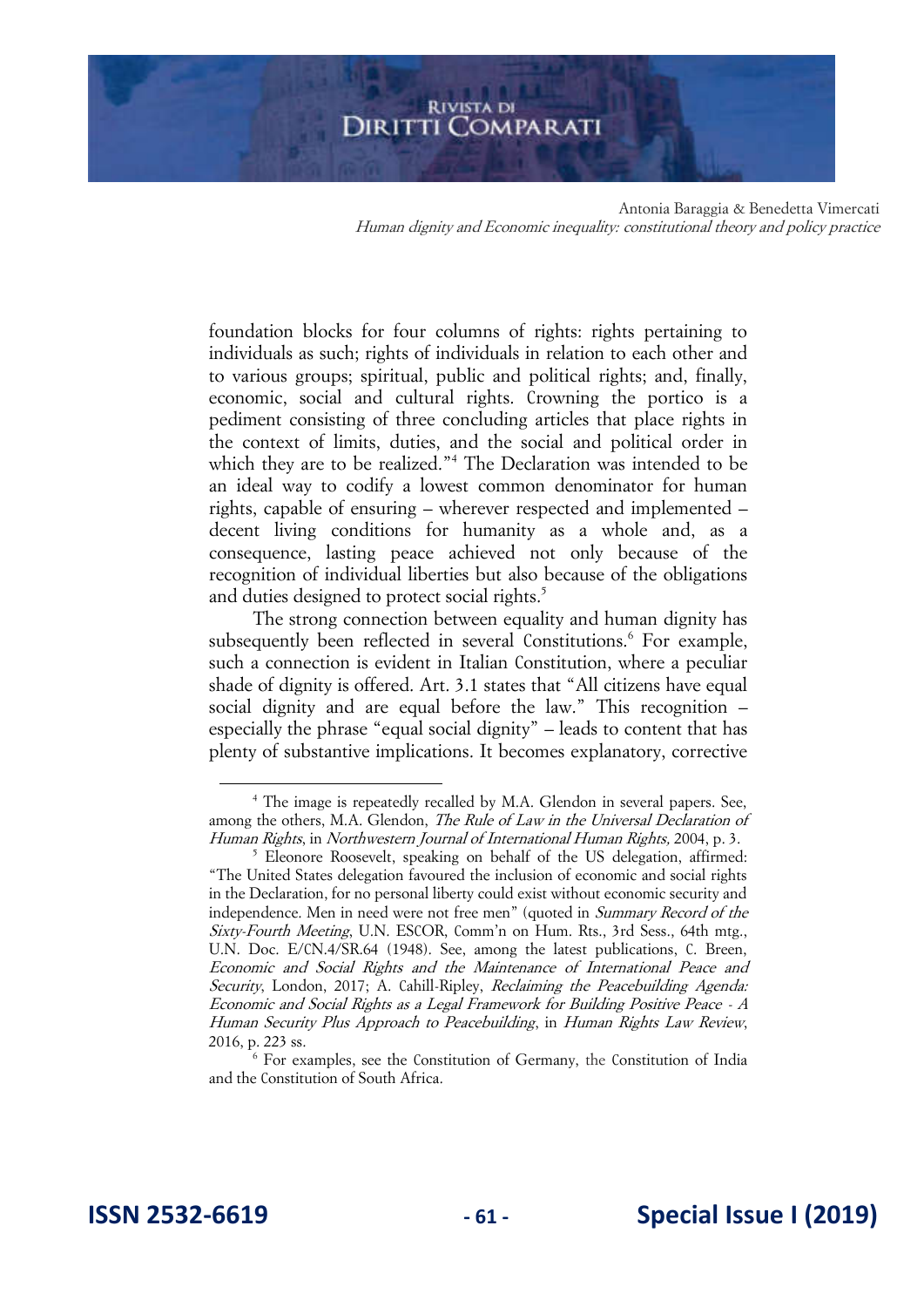Antonia Baraggia & Benedetta Vimercati Human dignity and Economic inequality: constitutional theory and policy practice

and innovative compared to the traditional formulation of the principle of equality in its purely liberal matrix;<sup>7</sup> in the subsection on the formal dimension of equality, it introduces a new dimension that places the individual in its social dimension – not some abstract individual – at the heart of public action, seeing the individual as part of the net of relationships with society, the state and the other members of the community. The reference to "equal social dignity" creates a bridge between formal equality and the substantive equality expressed in art. 3.2, which is seen as the cornerstone of the social state in the Italian legal system because the disposition charges the state with "the duty to remove those obstacles of an economic or social nature which constrain the freedom and equality of citizens, thereby impeding the full development of the human person and the effective participation of all workers in the political, economic and social organization of the country."

Despite human dignity and equality being recognized by international documents and Constitutions, there remains a constant tension on this front as such recognition has been insufficient to ensure their concrete implementation and to prevent the mushrooming of economic inequality. Globalization and the economic crisis that spread from the US and the EU to the rest of the world have been fundamental in driving the debate about economic inequalities<sup>8</sup>, expressed in a demand for dignity<sup>9</sup>, drawing in many

<sup>&</sup>lt;sup>7</sup> G. Ferrara, *La pari dignità sociale. Appunti per una ricostruzione*, in *Studi* in onore di Giuseppe Chiarelli, Milano, 1974, p. 1089 ss.; see also, ex multis, P.F. Grossi, La dignità nella Costituzione italiana, in E. Ceccherini (ed.), La tutela della dignità dell'uomo, Napoli, 2008, p. 97 ss.

<sup>&</sup>lt;sup>8</sup> On the direction of causality between economic crisis and inequality and the reverse direction between inequality and economic crisis see A.B. Atkinson and S. Morelli, Economic crises and Inequality, Human Development Research Paper, 2011.

<sup>&</sup>lt;sup>9</sup> D. Moellendorf, *Inequality and the Inherent Dignity of Persons*, in *Global* Inequality Matters. Global Ethics Series, London, 2009, p. 1 ss.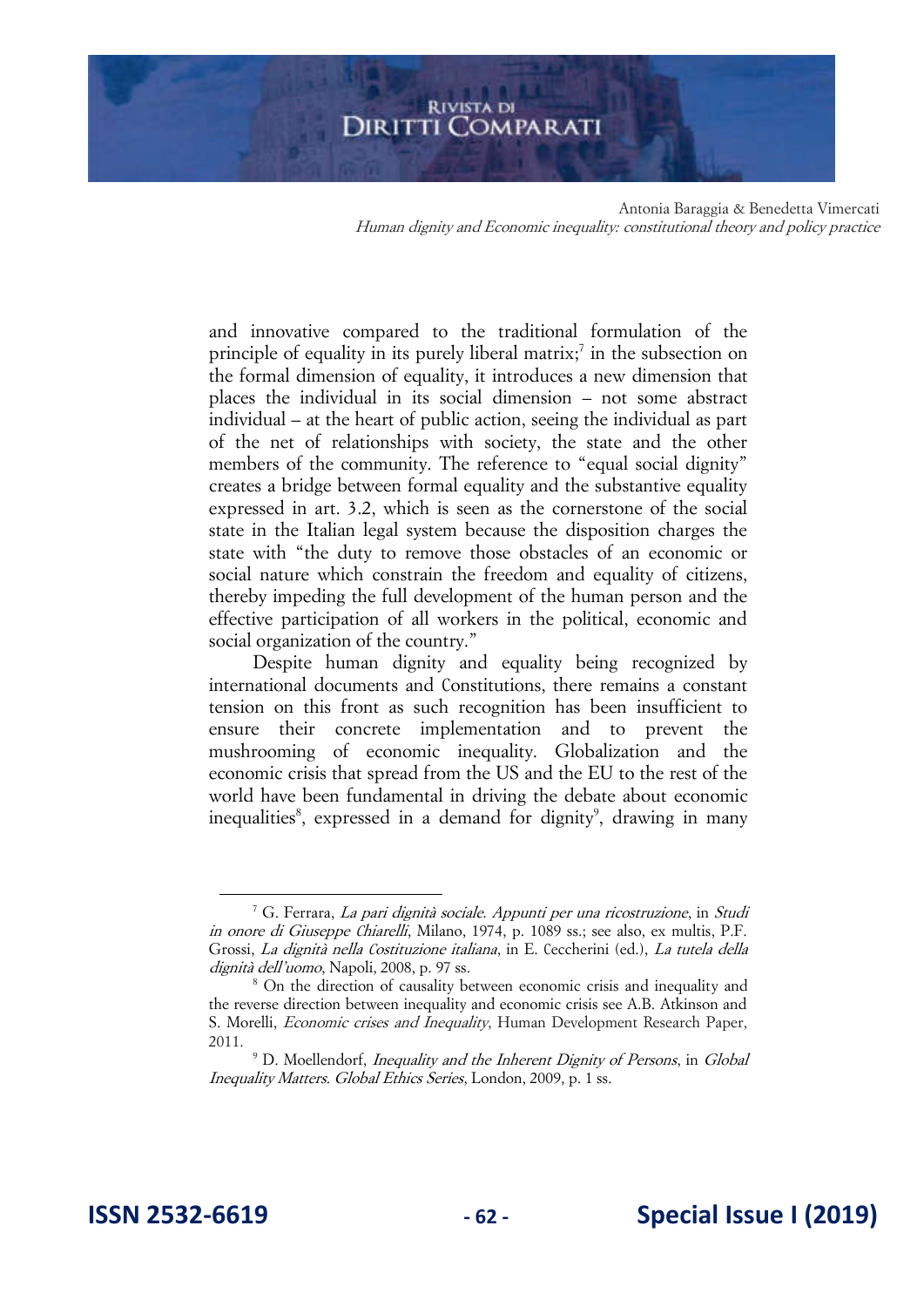Antonia Baraggia & Benedetta Vimercati Human dignity and Economic inequality: constitutional theory and policy practice

scholars from a range of disciplines.<sup>10</sup> Stiglitz argues that: "Inequality has become the issue of the day. (…) That there will be social, political, and economic consequences goes without saying."<sup>11</sup> Indeed, many scholars see economic inequality as the leading cause of rising populisms.<sup>12</sup>

This debate has inevitably lured another theme, that of poverty. Economic inequalities and poverty are considered, first of all, to be an infringement of dignity.<sup>13</sup> Secondly, despite a lack of consensus on this issue among economists<sup>14</sup>, several authors<sup>15</sup> and the International

<sup>13</sup> See Vienna Declaration and Programme of Action adopted by the World Conference on Human Rights on 25 June 1993.

<sup>15</sup> A. Berg and J.D. Ostry, *Inequality and Unsustainable Growth: Two Sides* of the Same Coin?, in IMF Staff Discussion Note, Washington, 2011.

 $10$  It is not a little odd that equality and inequality stand at the crossroads of several disciplines, as recommended by Hirschman (A.O. Hirschman, *Essay in* Trespassing: Economics to Politics and Beyond, Cambridge, 1981); see also, on the appropriate relationship between law and economics, G. Calabresi, The Future of Law and Economics: Essays in Reform and Recollection, New Haven, Connecticut, 2016.

 $11$  J. Stiglitz, Wealth and Income Inequality in the Twenty-First Century, in https://www8.gsb.columbia.edu, 2017.

 $12$  N. O'Connor, *Three Connections between Rising Economic Inequality and* the Rise of Populism, in Irish Studies in International Affairs, vol. 28, 2017, p. 29 ss. According to Inglehart and Norris, we can count two main theories explaining the populistic phenomenon: the *economic inequality* perspective and the *cultural* backlash thesis. The Authors argue that "looking more directly at evidence for the economic insecurity thesis, the results of the empirical analysis are mixed and inconsistent" (R.F. Inglehart and P. Norris, Trump, Brexit, and the Rise of Populism: Economic Have-Nots and Cultural Backlash, Harvard Kennedy School Research Working Paper Series, 2016). Mudde takes a critical view of the theories according to which economic inequality is the only or the leading cause of populism (C. Mudde, Populist Radical Right Parties in Europe, Cambridge, 2009).

<sup>&</sup>lt;sup>14</sup> For example, according to Okun, equality policies would prompt a loss of economic efficiency (A.M. Okun, Equality and Efficiency: the Big Trade-Off, Washington, 1975). See also E.P. Lazear and S. Rosen, Rank-Order Tournaments as Optimum Labor Contracts, in Journal of Political Economy, vol. 89(5), 1981, p. 841 ss.; R.J. Barro, Inequality and Growth in a Panel of Countries, in Journal of Economic Growth, vol.  $5(1)$ , 2010, p.  $5$  ss.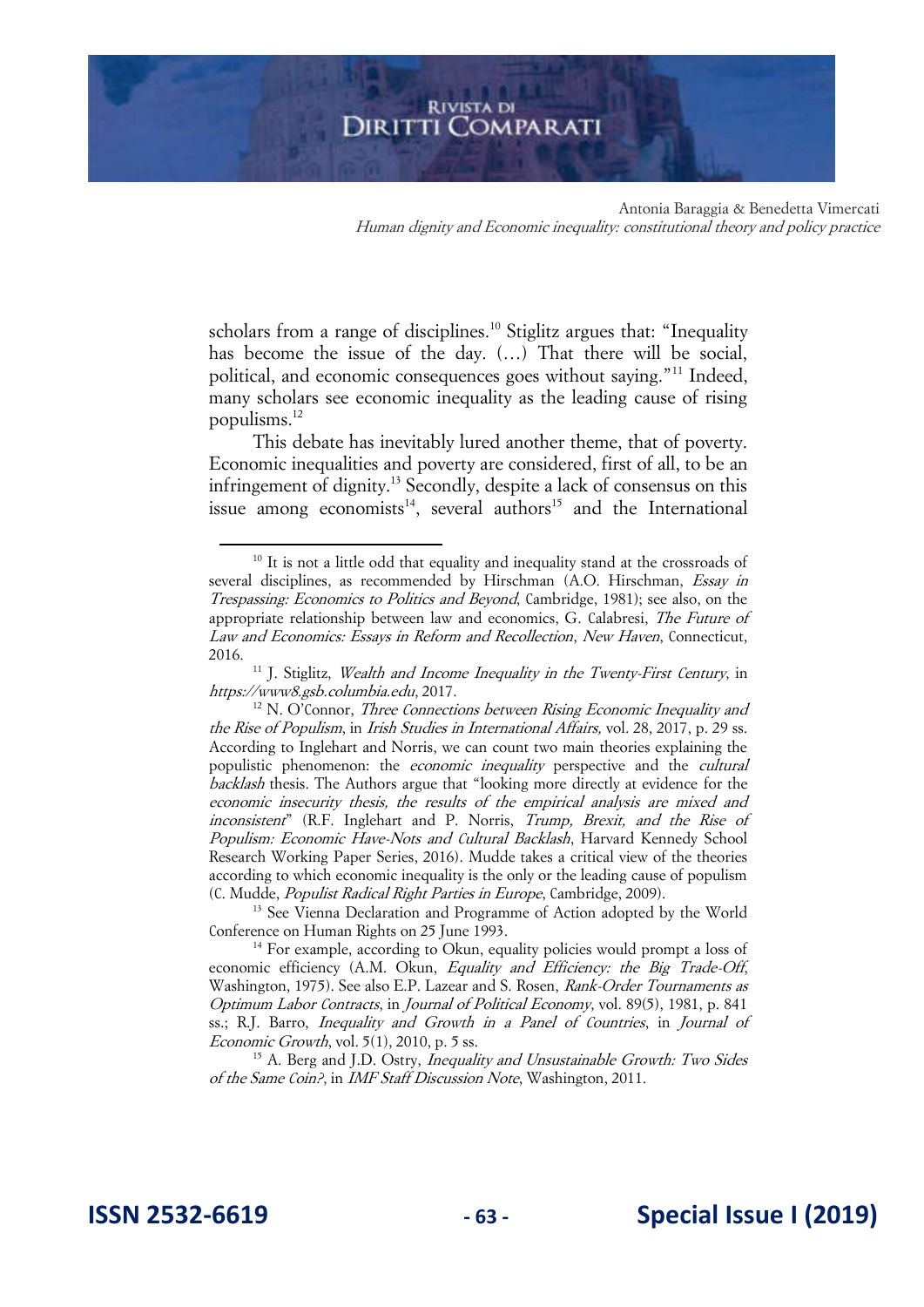Antonia Baraggia & Benedetta Vimercati Human dignity and Economic inequality: constitutional theory and policy practice

Monetary Fund (IMF) argue poverty and inequality are strictly intertwined in a negative relation. They affect each other directly and indirectly through their impact on economic growth.<sup>16</sup> The growing gap between the richest and poorest is directly linked to higher rates of poverty, as measured using the Gini coefficient – the widely used index of income inequality. Thus, we can draw a trilateral figure linking poverty, economic inequality and human dignity.

#### 3. The equality/inequality, human dignity and poverty triad

The equality/inequality, human dignity and poverty triad is complex to define and fully understand as it is problematic to precisely define these three components. At first glance, the concept of poverty might seem the easiest to define – far simpler than the concepts of equality or human dignity – as it at least expresses a certain degree of measurability, but in practice it becomes quite tricky, especially to understand in-depth. This section aims to highlight the ambiguity of these concepts and how they are open to different understandings, both individually and in relation to each other.

#### 3.1. Equality and inequality

In his paper "What is inequality?", Dworkin prefaced his reflections with the following sentence: "Equality is a popular but mysterious political ideal".<sup>17</sup> This assumption underpins the same concern which Sen has highlighted asking the essential question "equality of what?" The difficulties in answering those questions

<sup>&</sup>lt;sup>16</sup> Ex multis, see F. Naschold, *Why inequality matters for poverty*, in Inequality Briefing, London, 2002.

<sup>&</sup>lt;sup>17</sup> R. Dworkin, What is inequality?, in *Philosophy & Public Affairs*, vol. 10, n. 3, 1981, pp. 185.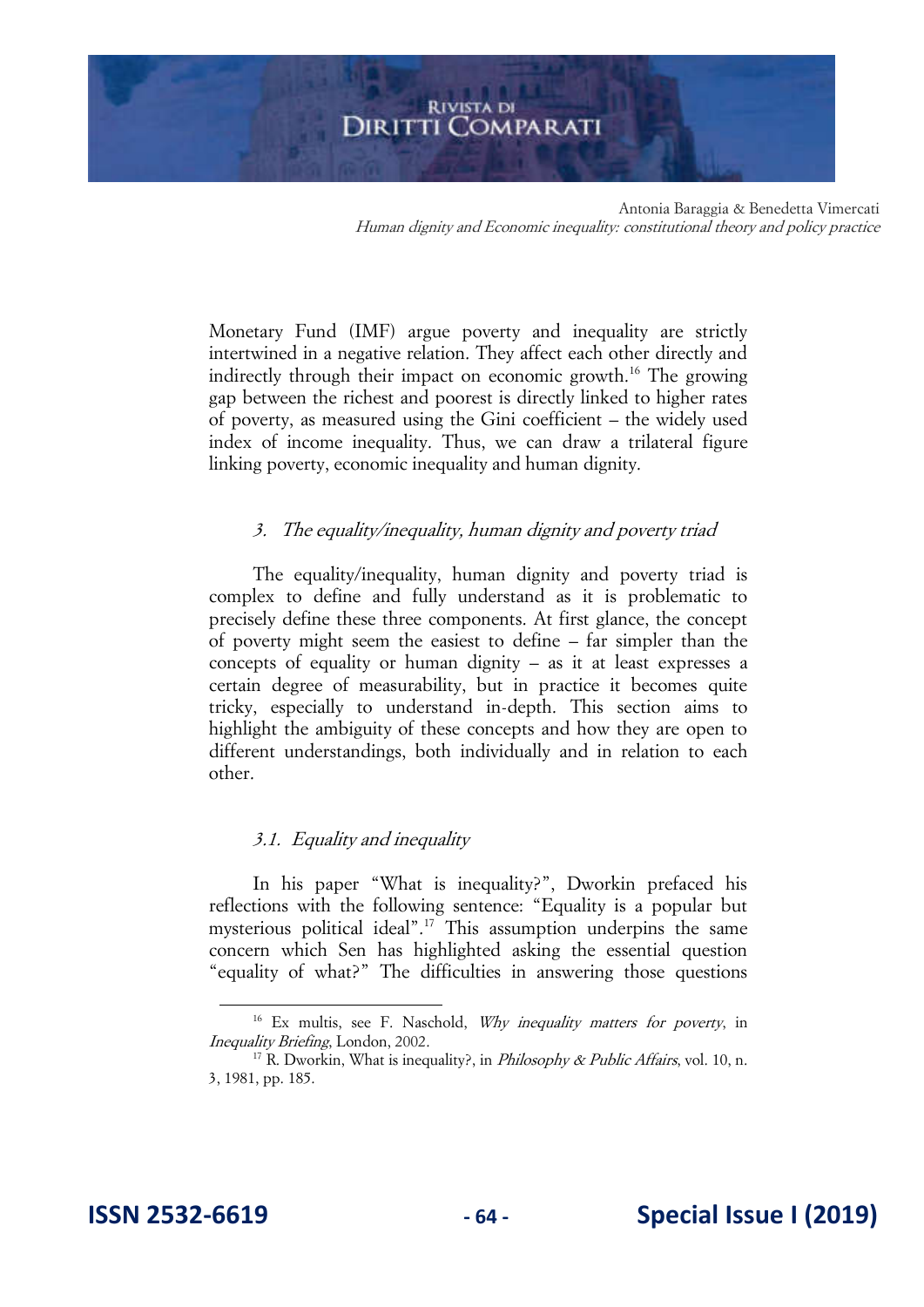Antonia Baraggia & Benedetta Vimercati Human dignity and Economic inequality: constitutional theory and policy practice

derive partly from the fact equality is itself a paradox, not so much because – remembering Peter Westen's words – we profess to believe in equality, yet we allow inequality to abound, $18$  but rather because there is no doubt all people are different and, in order to treat them equally, it becomes necessary to offer different treatments, such that some members of the collective receive these and others do not. Furthermore, substantive equality requires active policies through which the state provides services or/and secures the equal provision of certain specific goods. And this proactive role carries costs borne by the state and, consequently, by the community.<sup>19</sup>

The concept of equality, considered both broadly and economically (as economic equality or economic inequality), cannot be considered a purely descriptive concept: "One's attitude toward economic inequality and the measures that one believes a democratic government should take to reduce it depends on one's belief about the type of society one is living in."<sup>20</sup>

Every society is inspired by specific ideas of justice and social justice that establish how the society must be built, the role of liberty in its relationship with authority, and the *an* and the *quomodo* by which public authorities regulate society and the market. In a nutshell, a pivotal knot is the role attributed to liberty and equality in a constitutional system and the effective balance between them.<sup>21</sup> And

 $18$  P. Westen, *The concept of equal opportunity*, in *Ethics*, vol. 95, n. 4, 1985, p. 837: "We profess to believe in equal opportunity, yet we allow unequal opportunity to abound."

 $19$  S. Holmes, C.R. Sunstein, *The Cost of Rights: why liberty depends on taxes*, New York-London, 1999; among Italian Constitutional scholars see M. Luciani, Diritti sociali e livelli delle prestazioni pubbliche nei sessant'anni della Corte costituzionale, in Rivista italiana dei costituzionalisti, 2016.

 $20$  F. Fukuyama, *Dealing with Inequality*, in F. Fukuyama, L. Diamond and M.F. Plattner (eds.), Poverty, Inequality, and Democracy, Baltimore, 2012, p. 3 ss.

 $21$  R.E. Howard and J. Donnelly, Human dignity, human rights and political regimes, in American Political Science Review, vol. 80(3), 1986, p. 806: "many avowed liberals view liberty and equality as largely antagonistic principles to be traded off against one another, rather than as complementary dimensions of the single principle of equal concern and respect".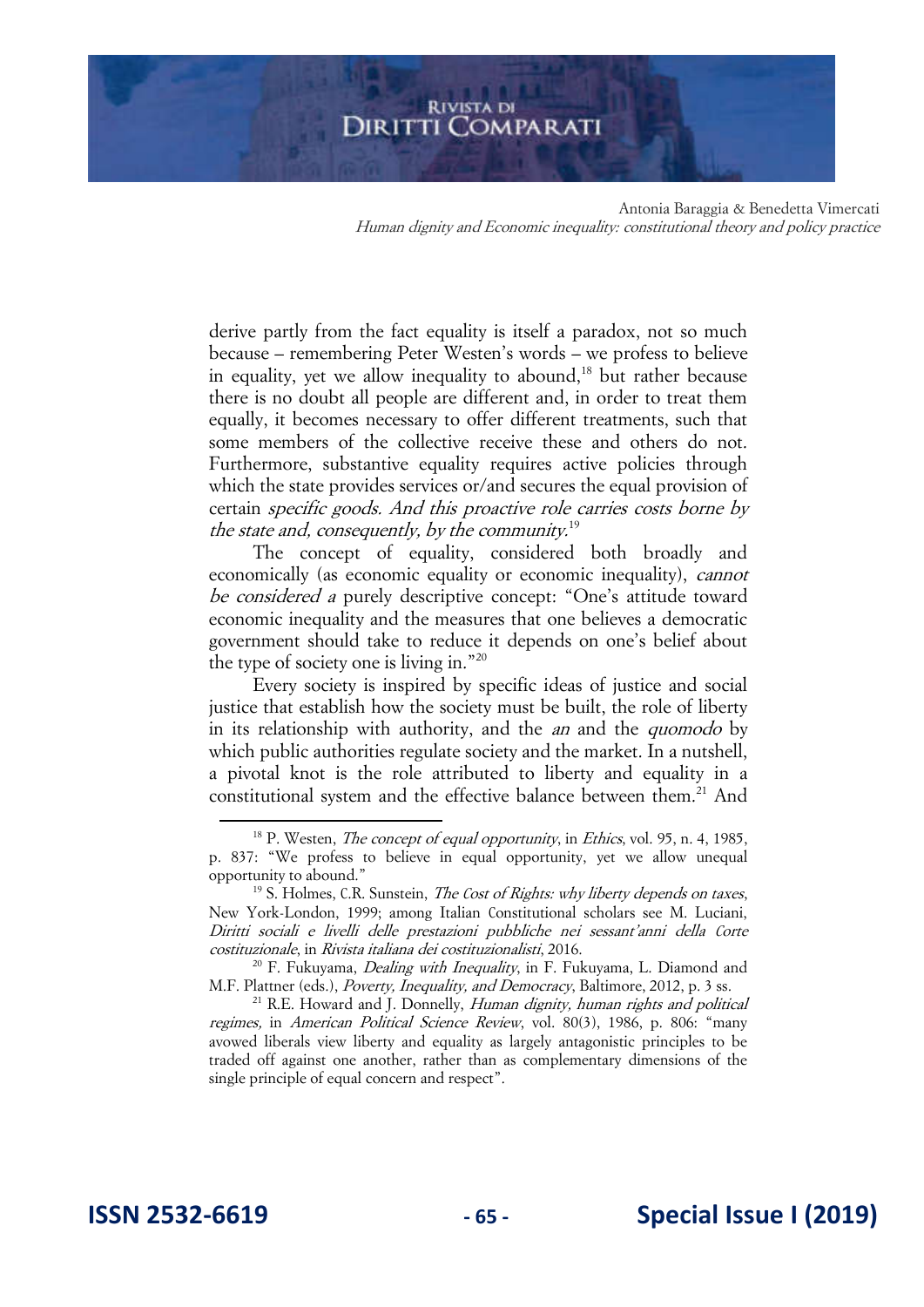Antonia Baraggia & Benedetta Vimercati Human dignity and Economic inequality: constitutional theory and policy practice

all of these key elements affect the distinction between good and bad inequalities.

This is not the place to exhaustively investigate the multiple theoretical approaches to equality and economic inequality. Although we are restricting our reflections on economic inequality, it is worth remembering there is a broad spectrum of economic theories. For example, some scholars argue economic equality is not something bad itself, but a free society unavoidably requires or entails a degree of economic inequality.<sup>22</sup> In a sense, economic inequalities might be a symptom of economic health.<sup>23</sup> Some scholars, even within a liberal approach, view economic inequality as a 'pathology' that needs to be treated through weakened redistribution schemes.<sup>24</sup> For others, closer to the socialist approach, economic inequality is regarded as a source

 $22$  See, among others, F. Von Hayek, *The Constitution of Liberty*, Chicago, 1960; M. Friedman, Capitalism and Freedom, Chicago, 1962 and M. Friedman, Free to Choose: A Personal Statement, San Diego, 1980. See also, N.G. Mankiw, Defending the One Percent, in Journal of Economic Perspectives, vol. 27, 2013, p. 21 ss.; E. Conard, The Upside of Inequality: How Good Intentions Undermine the Middle Class, New York, 2016.

 $^{23}$  S. Kuznet, *Economic Growth and Income Inequality*, in *The American* Economic Review, vol. 45(1), 1955, p. 1 ss. and the Kuznet curve theory, criticised – among others – by Stiglitz according to whom, "Those prevailing doctrines were upset by what happened after 1980, as inequality in virtually every dimension increased in the US and many other countries" (J. Stiglitz, Wealth and Income Inequality in the Twenty-First Century, in [https://www8.gsb.columbia.edu](https://www8.gsb.columbia.edu/), 2013, last accessed 12 February 2019).

<sup>&</sup>lt;sup>24</sup> A. Sen, *On Economic Inequality*, Oxford, 1973; T. Piketty, *Capital in the* 21st Century, Cambridge, 2014 (who defines himself as a liberal). See also R. Dworkin, Taking Rights Seriously, Massachusetts, 1977, p. 273: "Government must not only treat people with concern and respect but with equal concern and respect. It must not distribute goods or opportunities unequally on the ground that some citizens are entitled to more because they are worthy of more concern. It must not constrain liberty on the ground that one citizen's conception of the good life (…) is nobler or superior to another's".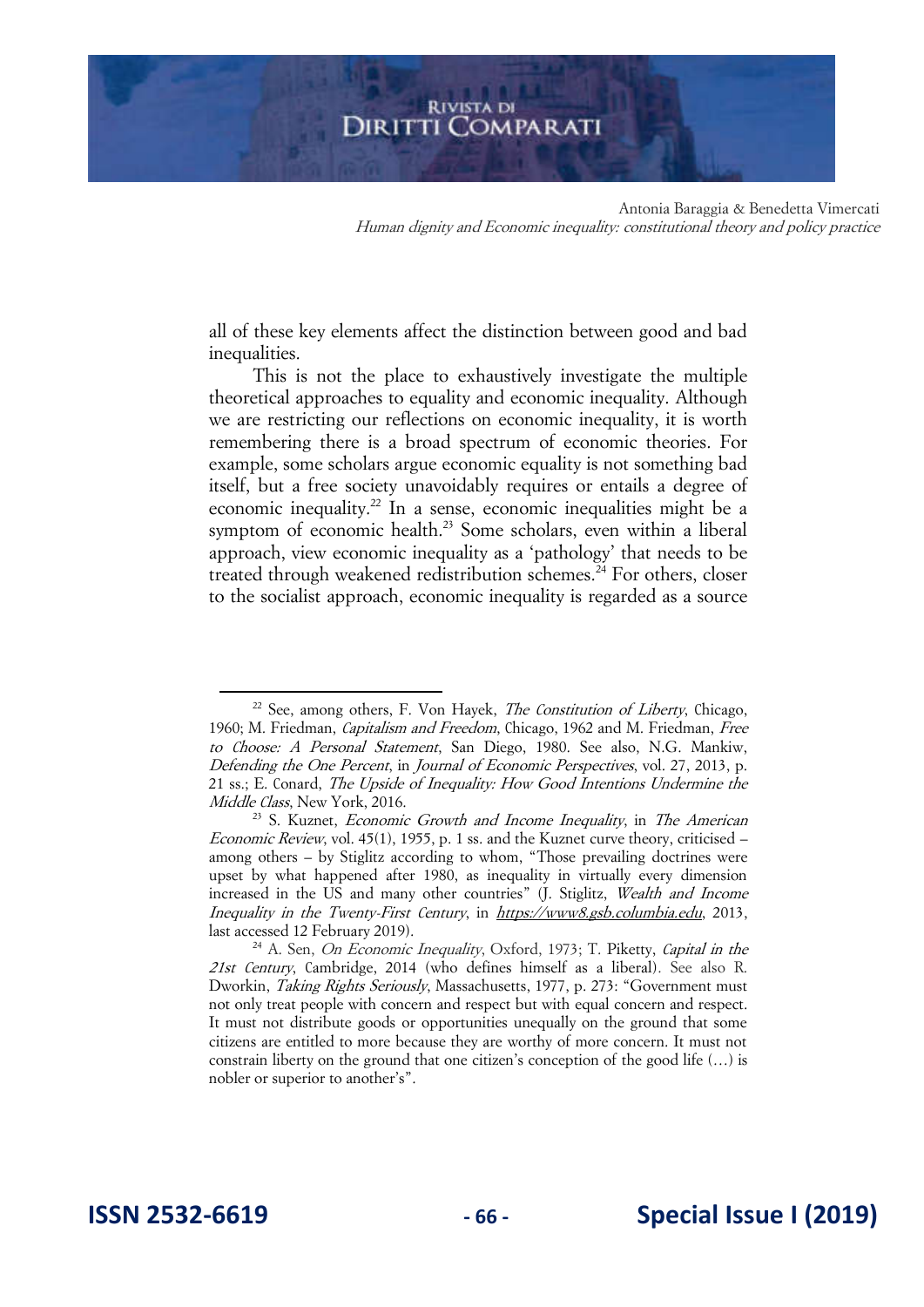Antonia Baraggia & Benedetta Vimercati Human dignity and Economic inequality: constitutional theory and policy practice

of growing poverty rates and as a cause of a slowdown in economic growth, thus a cost for society as a whole.<sup>25</sup>

Consequently, this wide spectrum shifts with ways of thinking and approaching the doctrine of *laissez-faire laissez-passer<sup>26</sup>*, which leads back to the heart of constitutionalism, to the eternal nexus between freedom and authority - the "abstentionist"/"interventionist" state dichotomy.<sup>27</sup> The concrete nuances which suit economic theory and their constitutional premises are the result of a specific constitutional context.<sup>28</sup>

This non-neutrality of equality within economics has resulted in a macro-distinction between a twofold ideal: equality/inequality of opportunities and equality/inequality of outcomes. As Flew assumed, an "ideal of equality of opportunity (…) is distinguished by wanting only that people be provided with equal or equivalent opportunities, leaving it up to the individual whether or not the opportunities are in fact taken; whereas the egalitarian of outcome, as his label indicates, strives to equalize, in whatever dimensions are under discussion, eventual conditions."<sup>29</sup>

Equality of opportunity is largely considered the basic standard for equality, able to justify social and economic inequalities. According to Rawls's second principle, "social and economic

 $25$  J. Stiglitz, The Price of Inequality: How Today's Divided Society Endangers Our Future, New York, 2012.

<sup>&</sup>lt;sup>26</sup> Only mentioning a few of them: firstly, the minimal state by Nozick. Then, we can mention the pure version of liberalism, neoliberalism, ordoliberalism and the Soziale Marktwirtschaft from the Freiburg School. And finally, egalitarianism, socialism and communism need to be considered.

 $27$  G. Bognetti, Dividing Powers. A Theory of The Separation of Powers, Padova, 2017

<sup>&</sup>lt;sup>28</sup> According to Sitaraman, "Any attempt to address economic power in constitutional theory will run headfirst into a series of pervasive, persistent, and even perverse problems" (G. Sitaraman, The Puzzling Absence of Economic Power in Constitutional Theory, in Cornell Law Review, vol. 101, 2016, p. 1445 ss.).

<sup>&</sup>lt;sup>29</sup> A. Flew, *The Politics of Procrustes. Contradictions of enforced equality*, London, 1981, p. 47. See also P. Von Parijs, Qu'est-ce qu'une societé juste?, Paris, 1991.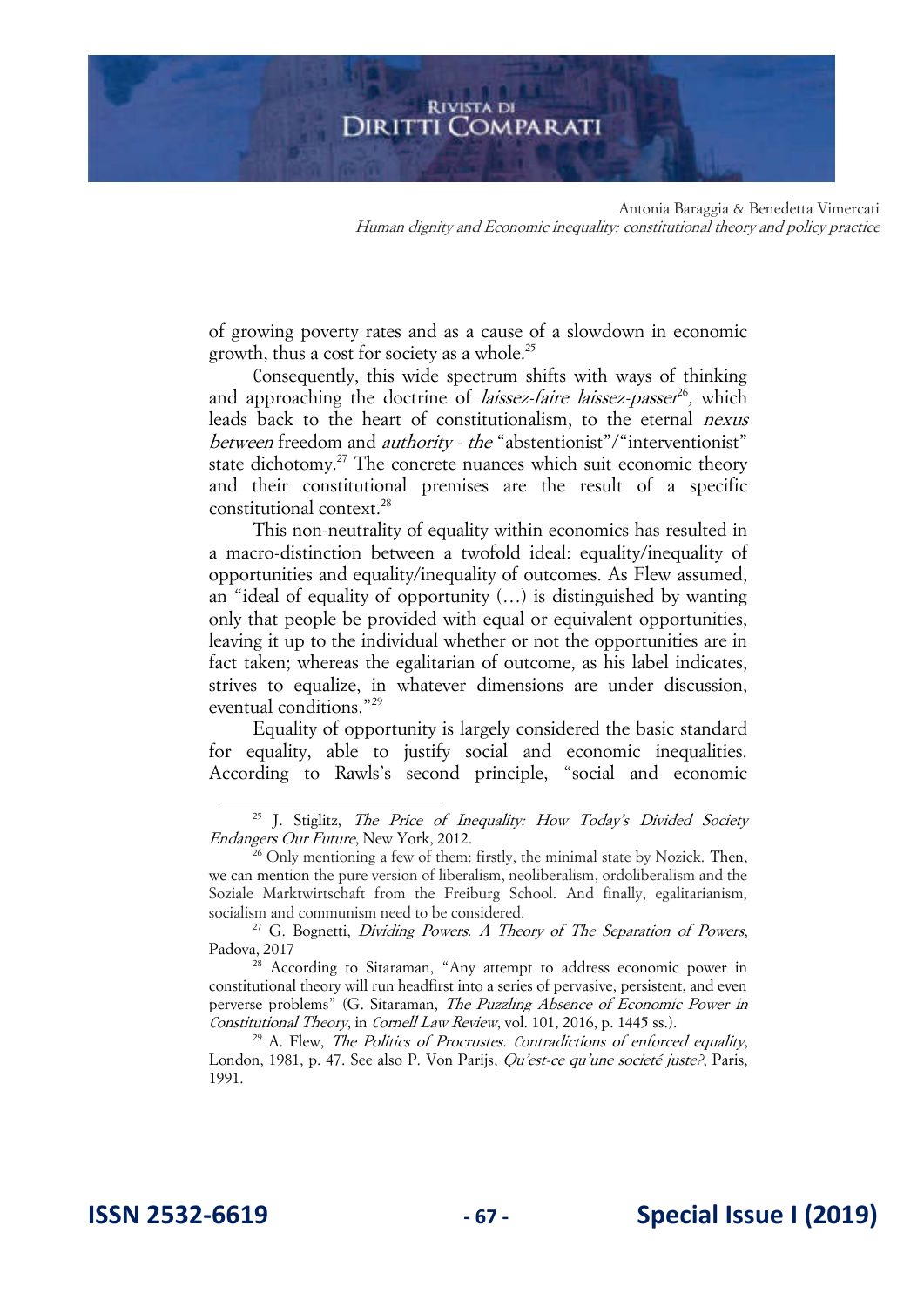Antonia Baraggia & Benedetta Vimercati Human dignity and Economic inequality: constitutional theory and policy practice

inequalities are justified only if (a) they are attached to offices and positions open to all under conditions of fair equality of opportunity, and (b) they are to the greatest benefit of the least advantaged, meaning that some lesser degree of inequality would make the least advantaged even worse off."<sup>30</sup>

However, the distinction between equality of opportunities and equality of outcomes, and the set minimum threshold are not decisive. Equality of opportunity is usually described as the possibility of all individuals to take part in open competition where "the only opportunity which is equal is precisely the opportunity to compete on these terms."<sup>31</sup> Such a definition could appear pleonastic; moreover, a narrow narrative runs the risk of, on the one hand, connecting the equality of opportunities to a liberal approach and, on the other end, deriving the equality of outcomes from socialism/collectivism. However, such a distinction is unable to capture the variety of nuances that characterize the theoretical approaches to equality of opportunities. These entail a structural ambiguity that is liable to be seen as a justification for distributive policies or non-distributive policies or, at the same time, distributive policies designed to reconcile individualism and collectivism.<sup>32</sup> What does equality of opportunity mean? What are these opportunities?

Consequently, once again, one gets the feeling this street is a dead end. And this feeling is fuelled by the preliminary realization we need to understand what economic inequality really means. Does it mean income inequality or does it require a more comprehensive definition that includes the different positions of general economic distribution (pay, wealth, income)?

3.2. From poverty to human dignity

<sup>30</sup> J. Rawls, A Theory of Justice, Cambridge, 1971, p. 302

 $31$  A. Flew, *op.cit.*, p. 45

 $32$  L. Einaudi, Concetto e limiti della uguaglianza nei punti di partenza, in L. Einaudi, Lezioni di politica sociale, Torino, 1964.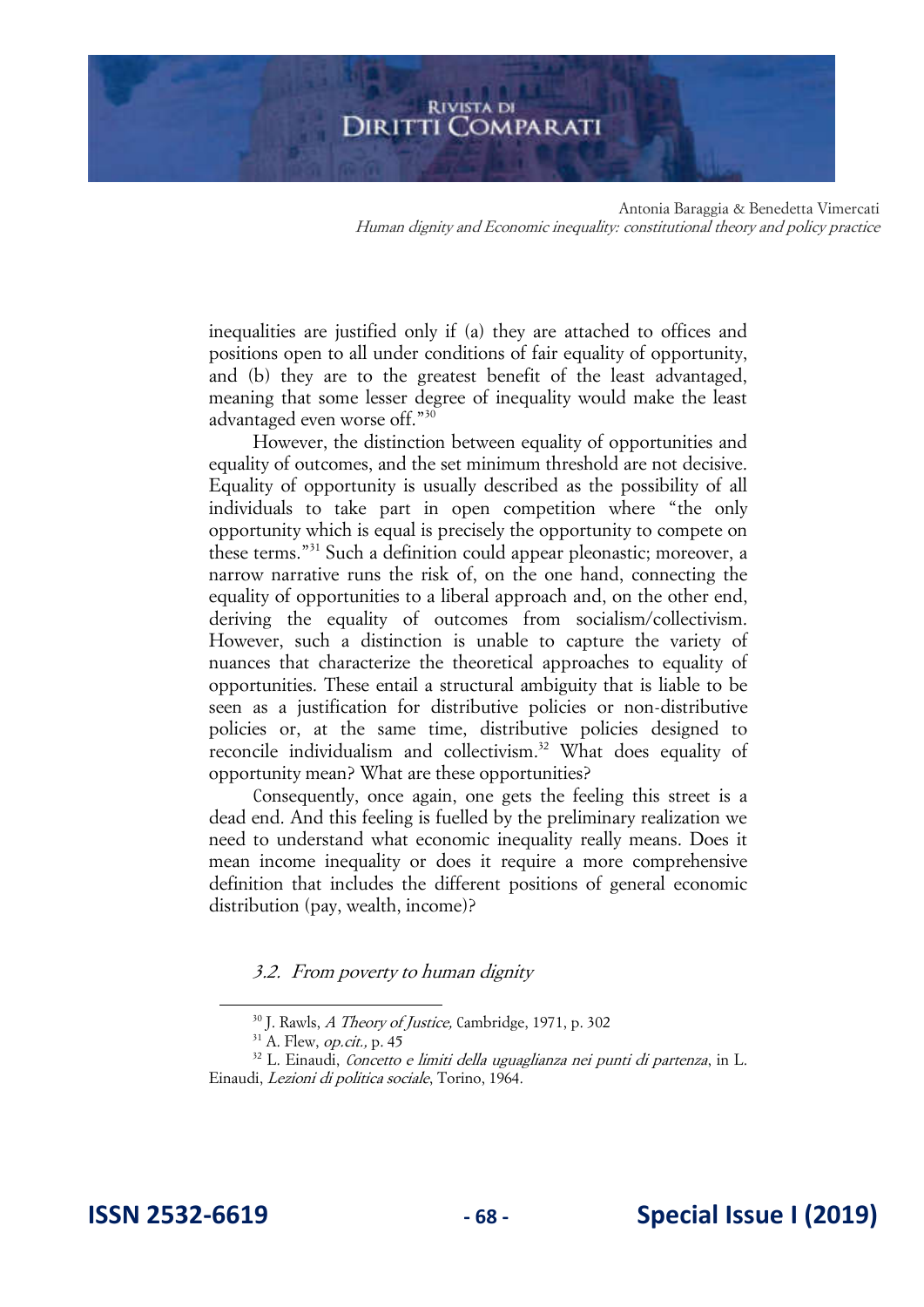Antonia Baraggia & Benedetta Vimercati Human dignity and Economic inequality: constitutional theory and policy practice

The same difficulties with *defining* equality/inequality arise when defining the next term in the triad, namely poverty. Although scholars vary greatly in their views on the positive or negative value of economic inequality, there is a widespread consensus on the need to fight poverty. Some scholars even argue the real problem is poverty and not economic inequality.<sup>33</sup>

How can we define poverty? And how can we measure poverty?<sup>34</sup> It has been stated "poverty is pain. Poor people suffer physical pain that comes with too little food and long hours of work; emotional pain stemming from the daily humiliations of dependency and lack of power; and the moral pain from being forced to make choices."<sup>35</sup> One of the traditional criteria for measuring poverty is to set an absolute or relative threshold, distinguishing between absolute and relative poverty.<sup>36</sup>

The absolute poverty standard is defined "in terms of a level of purchasing power that is sufficient to buy a fixed bundle of basic necessities at a specific point in time"; the relative standard is commensurate to "the typical income or consumption level in the wider society."<sup>37</sup> Absolute poverty seems to entail a more static threshold whereas relative poverty a more dynamic one, with wider,

<sup>&</sup>lt;sup>33</sup> Quoting Early: "despite the fact that income inequality and poverty are often conflated, they are different" (J.F. Early, Reassessing the facts about inequality, poverty and redistribution, in Policy analysis, 2018, p. 1) and, according to Feldstein, "the difference is not just semantic" (M. Feldstein, *Income inequality* and poverty, NBER Working paper series, 1998). See also H.G. Frankfurt, On Inequality, Princeton, 2015; W. Watson, The Inequality Trap: Fighting Capitalism Instead of Poverty, Toronto, 2015.

<sup>&</sup>lt;sup>34</sup> See T.M. Smeeding, *Poverty measurement*, in D. Brady and L.M. Burton (eds.), The Oxford Handbook of the Social Science of Poverty, Oxford, 2016, p. 21.

<sup>35</sup> D. Naryan and R. Patel and K. Schafft and A. Raemacher and S. Kochschltte, Voices of the Poor; Can Anyone hear Us?, New York, 2000, p. 6.

<sup>&</sup>lt;sup>36</sup> See, among others, J.E. Foster, *Absolute versus Relative Poverty*, in *The* American Economic Review, vol. 88(2), 1998 p. 335 ss.

<sup>&</sup>lt;sup>37</sup> T.M. Smeeding, *Sociology of Poverty*, LIS Working Paper Series, no. 315, Luxembourg Income Study, 2002, p. 5.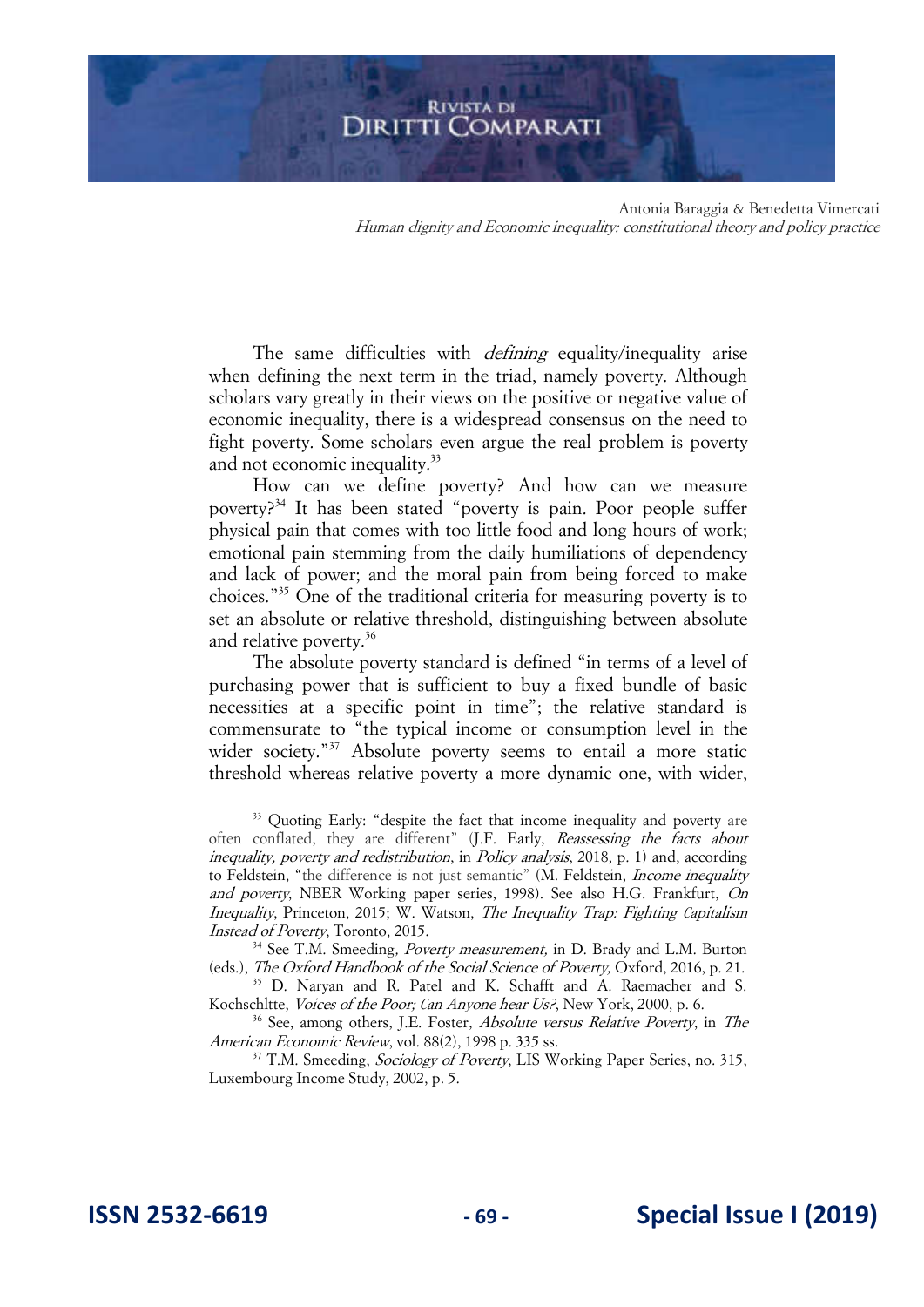Antonia Baraggia & Benedetta Vimercati Human dignity and Economic inequality: constitutional theory and policy practice

more fluky parameters. Ultimately, as assumed by Blank, "poverty is an inherently vague concept and developing a poverty measure involves a number of relatively arbitrary assumptions."<sup>38</sup>

Criteria designed to set poverty lines are ultimately arbitrary because, firstly, the multidimensionality of poverty<sup>39</sup> and, secondly, the lack of a common understanding of what a minimum consists of. $40$ In other words, there is a lack of consensus on what basic goods are necessary to guarantee human existence and an adequate standard of living. The statement that basic goods are those goods that are essential to fulfil daily basic needs appears to be little more than a tautology. The UDHR itself makes the effort to pinpoint some of the basic goods necessary to achieve a suitable standard of living, including "food, clothing, housing and medical care and necessary social services, and the right to security in the event of unemployment, sickness, disability, widowhood, old-age or other lack of livelihood in circumstances beyond his control" (art. 22).

However, creating a common definition for basic goods or defining a common catalogue is a complex issue. The expression "essential goods"/"basic goods" tends to be filled with a variety of senses, embracing many factors, from a notion of human dignity to

 $38$  R. Blank, How to improve poverty measurement in the United States, in Journal of Public Analysis and Management, vol. 27(2), 2008, p. 243.

<sup>&</sup>lt;sup>39</sup> It is worth remembering that the First Goal of the 2030 Agenda for sustainable development seeks to reduce multidimensional poverty (Goal 1: End poverty in all its forms everywhere and Goal 1.2: By 2030, reduce at least by half the proportion of men, women and children of all ages living in poverty in all its dimensions according to national definitions). On multidimensional poverty see F. Bourguignon and S. Chakravarty, The measurement of multidimensional poverty, in Journal of Economic Inequality, vol. 1(1), 2003, p. 25 ss.; F.H.G. Ferreira, Poverty is multidimensional. But what are we going to do about it?, in Journal of Economic Inequality, vol. 9(3), 2011, p. 493 ss.

 $40$  See A.B. Atkinson, *On the Measurement of Poverty*, in *Econometrica*, vol. 55(4), 1987, p. 749 ss.; A. Coudouel and J.S. Hentschel and Q.T. Wodon, Poverty Measurement and Analysis in J. Klugman (ed.), A Sourcebook for poverty reduction strategies, Washington, 2002, p. 27 ss.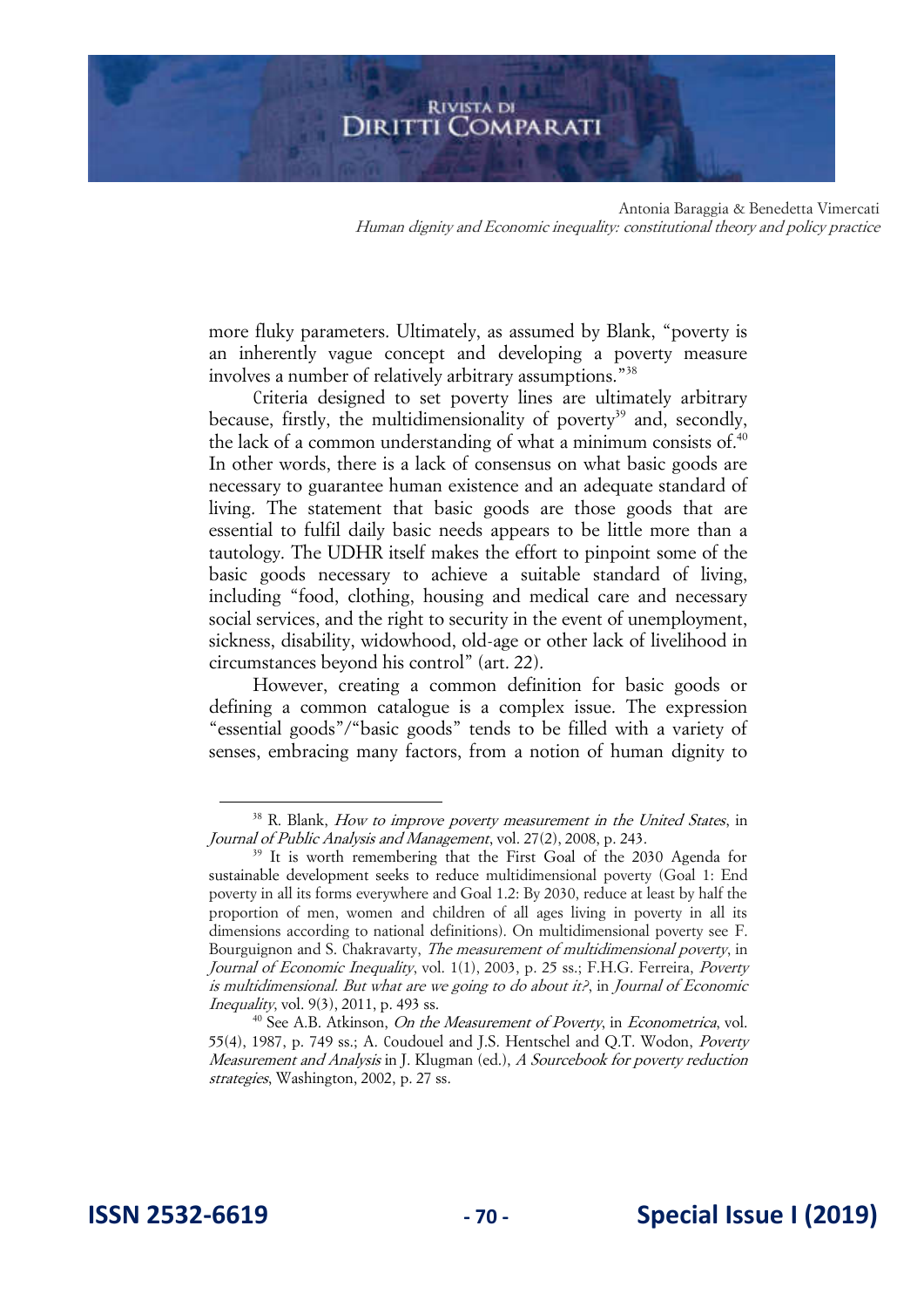Antonia Baraggia & Benedetta Vimercati Human dignity and Economic inequality: constitutional theory and policy practice

cultural, historical, religious and traditional ones.<sup>41</sup> Many legal scholars and economists have sought to list basic goods, with most linking the identification of basic goods to the need to protect and implement human dignity. Such an assumption is probably insufficient to resolve this situation.

Human dignity, as asserted by McCrudden, cannot be defined as an abstract principle.<sup>42</sup> The consequences resulting from the application of this principle are very concrete, so that human dignity – along with liberty – has become the couple on which modern constitutionalisms are based. Nonetheless, the concept has become increasingly fluid and ambiguous. As much as there is a robust agreement on the importance of human dignity, there is no agreement on what it entails<sup>43</sup> and this is the reason why human dignity dodges any attempt to redraw its boundaries.<sup>44</sup>

<sup>&</sup>lt;sup>41</sup> The cultural factor poses similar problems to those of universalism or cultural relativism in human rights. Some scholars argue that the cultural argument is a trick to hinder the protection of human rights (A. Phillips, Multiculturalism, Universalism and the Claims of Democracy, United Nations Research Institute for Social Development, Geneva, 2001) and other authors remember that this risk occurs when the cultural argument is radicalized, and a radical universalism may considered dangerous (see J. Donnelly, Cultural Relativism and Universal Human Rights, in Human Rights Quarterly, 1984, pp. 400-419; M. Freeman, Human Rights, Polity Press, Cambridge, 2011). In support of the potential for intertwining these two approaches in some form of compromise and mutual respect see D. O'Sullivan, The history of human rights across the regions: Universalism vs cultural relativism, in The International Journal of Human Rights, 2007, pp. 22-48.

<sup>&</sup>lt;sup>42</sup> See P. Carozza, Human Dignity and Judicial Interpretation of Human Rights: A Reply, in The European Journal of International Law, vol. 19(5), 2008, p. 931 ss.

<sup>43</sup> C. McCrudden, Human Dignity and Judicial Interpretation of Human Rights, in The European Journal of International Law, 2008, p. 655 ss.

<sup>&</sup>lt;sup>44</sup> We need only to think of the main twofold senses that human dignity historically acquired - at least until a few decades ago - and which have spread out across the US legal system and the European states (G. Bognetti, The Concept of Human Dignity in European and U.S. Constitutionalism, in G. Nolte (ed.), European and US Constitutionalism, Science and Technique of Democracy, Cambridge, 2005, p. 85 ss.): on the one hand, a subjective conception of human dignity, closely associated with the idea of dignity as autonomy and liberty; on the other hand, an objective conception under which human dignity has been long considered by European lawyers as an "objective value", able to limit other fundamental rights.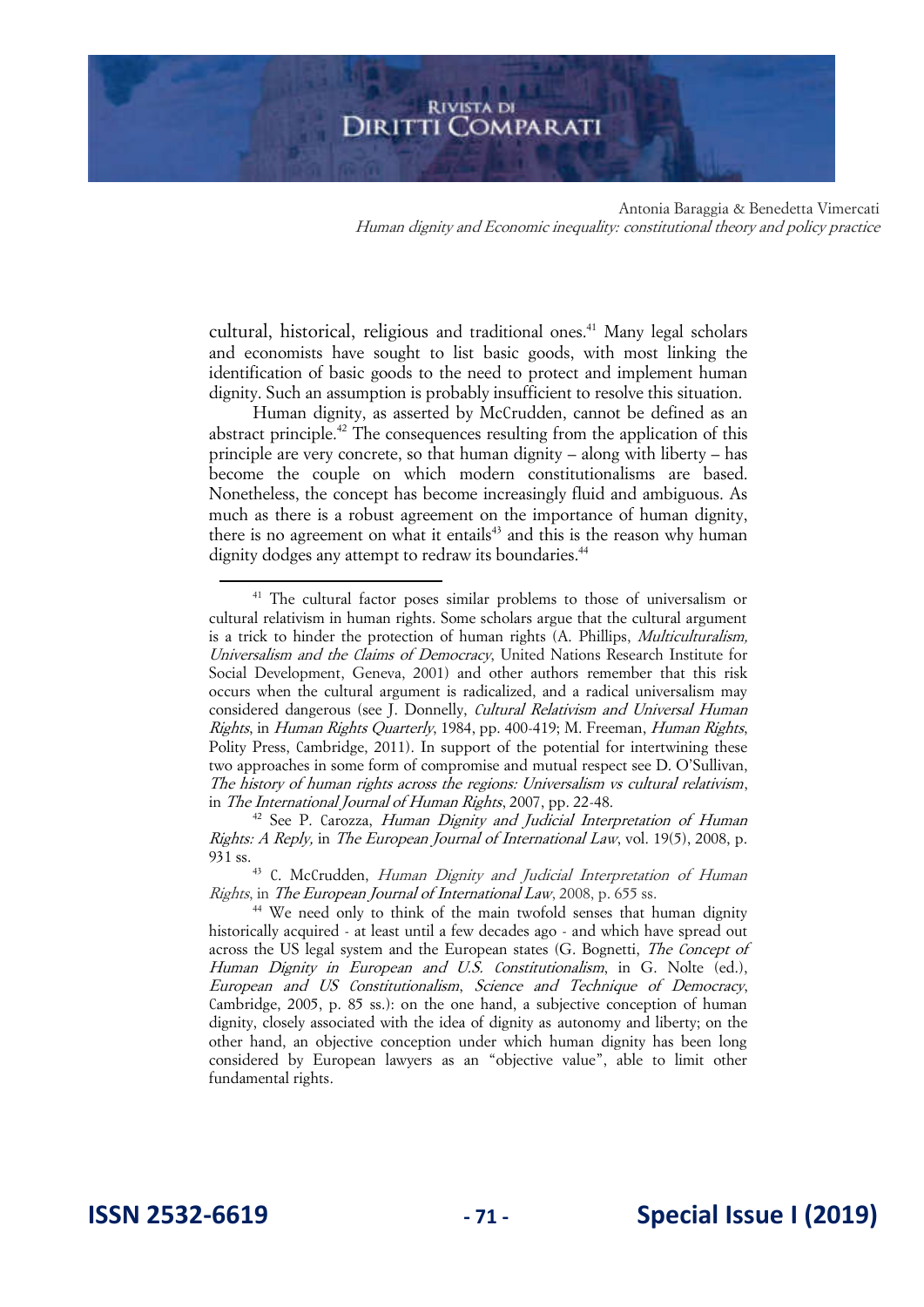#### **RIVISTA DI** DIRITTI COMPARATI

Antonia Baraggia & Benedetta Vimercati Human dignity and Economic inequality: constitutional theory and policy practice

Even if, despite its multiple meanings, we take a positive, substantive concept of human dignity that associates human dignity with social welfare rights or with the need for basic conditions of wellbeing, the issues surrounding its concrete content cannot be disentangled. The evanescence of a univocal conception of dignity, together with the fluidity of its anthropological presupposition, can provide at least two divergent interpretations of basic goods: a minimalist approach and a maximalist approach. In accordance with the first approach, basic goods include only those goods aimed to preserve livelihood. In second approach, basic goods become those things by which individual can realize their potential in their specific social context. In addition to health, food, water, and a healthy environment, we could include – for example – culture or free internet access as basic goods, and so on and so forth. And if anchoring the definition of basic goods to human dignity seems to suggest the maximalist approach, this approach must deal with discretionary choices made by the legislator who ought to balance social rights/basic goods with financial resources.

This phenomenon can be better and more fully understood when a good becomes the content of a human/fundamental right (or of a new fundamental right, which often stems from human dignity<sup>45</sup>), resulting in the public authorities having to ensure its implementation in order to avoid it being jeopardized. To do this, public authorities face the everlasting dilemma of economic sustainability, especially in times of crisis. Indeed, economic criteria are often used to tip the balance in favour of one good/right rather than another or to gauge the degree to which it is protected.

<sup>&</sup>lt;sup>45</sup> Especially when a new right, conceived as a liberty right, takes the form of a welfare right in its practical implementation. To take just one example, in Italy medically assisted IVF treatments have been included among minimum healthcare provisions, as free healthcare services.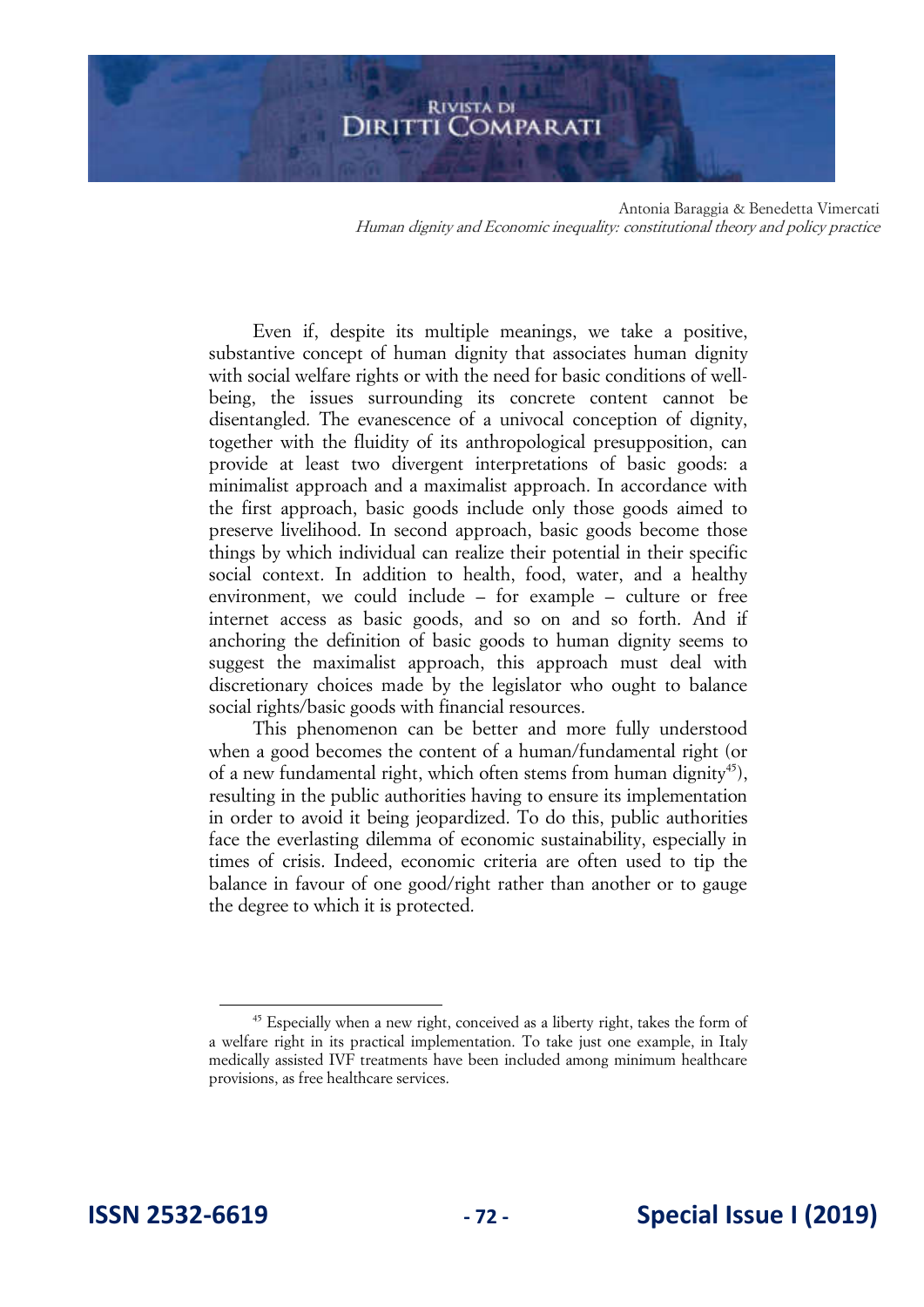Antonia Baraggia & Benedetta Vimercati Human dignity and Economic inequality: constitutional theory and policy practice

4. "We sail within a vast sphere, ever drifting in uncertainty, driven from end to end" 46

As asserted by Marta Nussbaum, "anything worth measuring, in human quality of life, is difficult to measure".<sup>47</sup> This difficulty not only depends, from a practical perspective, on the existence of a perfect measurement tool but also on a theoretical un-unravelable knot. Searching for a universally endorsed definition of equality, human dignity and poverty (the theoretical basis of economic inequality) is like sailing without seeing the harbour, echoing Pascal. Our aim here is not to solve the economic inequality dilemma. Moving on from the suggestion by Prof. Hirschl and Rosevear ("To truly rescue socioeconomic rights a more realist approach is required"<sup>48</sup>), our paper seeks to approach a defined perspective of economic inequality, focusing on income and analysing how European legal systems are trying to deal with the income poverty challenge.

One of the instruments that has been implemented in European states is the 'minimum income' (MI). The implementation of MI has been encouraged by the European institutions. In 2017, the European Parliament adopted a resolution on minimum-income policies. Indeed, the European Parliament called on all Member States to introduce adequate minimum-income schemes in order to achieve the goal adopted in 2010 by the EU and its Member State to reduce the number of persons at risk of poverty and social exclusion by 20 million by 2020. This call was partly based on the assumption that "high unemployment, poverty and inequality remain key concerns in some Member States; (…) broad income inequalities are not only

<sup>&</sup>lt;sup>46</sup> B. Pascal, Pensées, 1670.

<sup>&</sup>lt;sup>47</sup> M. Nussbaum, *Capabilities and Social Justice*, in *International Studies* Review, vol. 4(2), 2002, p. 135.

<sup>&</sup>lt;sup>48</sup> R. Hirschl and E. Rosevear, *Constitutional Law Meets Comparative Politics:* Socio-Economic Rights and Political Realities, in T. Campbell and K.D. Ewing and A. Tomkins, (eds.), The Legal Protection of Human Rights: Sceptical Essays, Oxford, 2011, p. 208.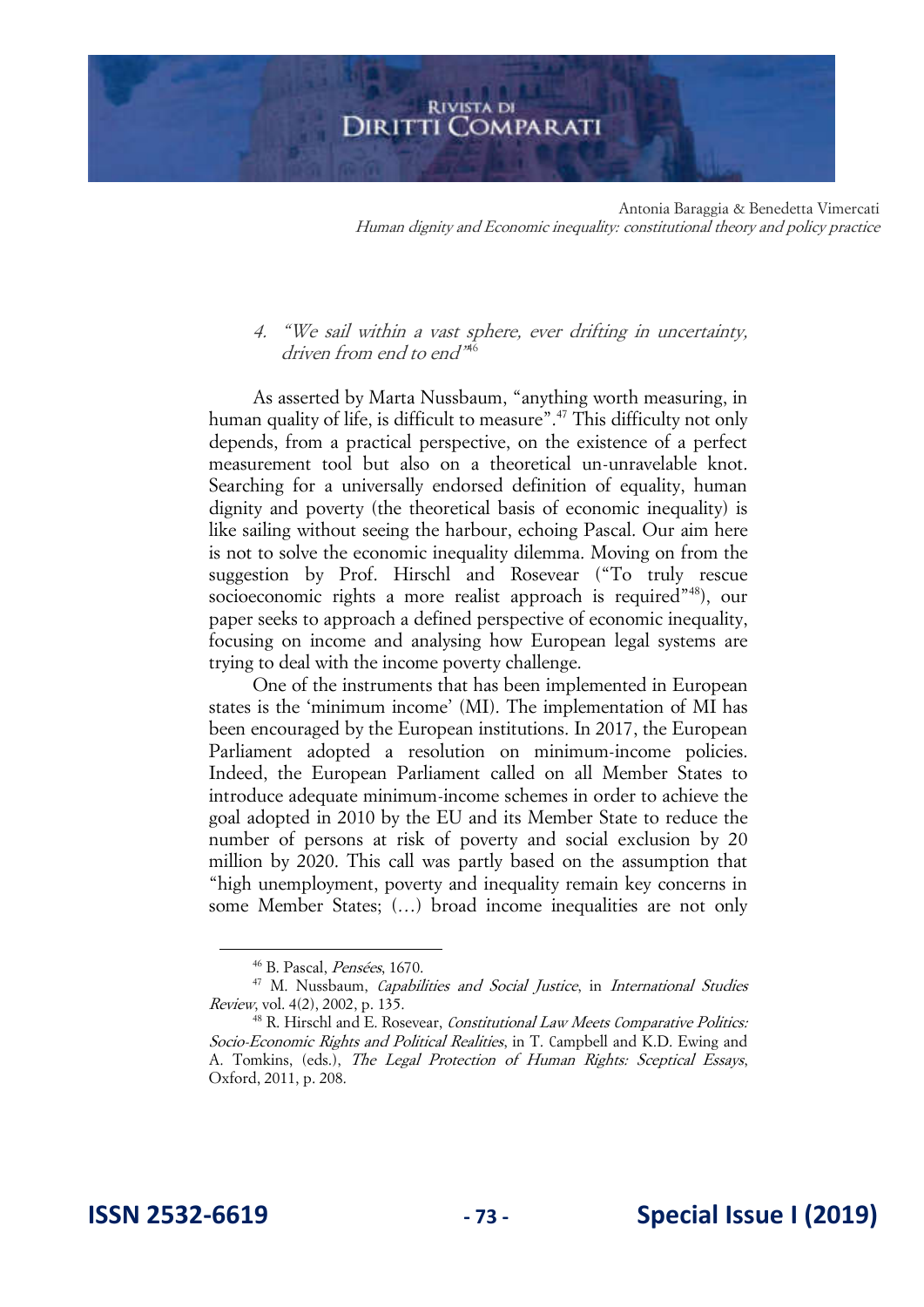## **RIVISTA DI** DIRITTI COMPARATI

Antonia Baraggia & Benedetta Vimercati Human dignity and Economic inequality: constitutional theory and policy practice

detrimental to social cohesion, but they also hamper sustainable economic growth; (…) the impact of the crisis has been generally more acute among lower-income individuals, pushing income inequalities upwards within European societies."

MI, which operates as a safety net of last resort designed to alleviate the negative externalities of the market, is seen as a remedy to poverty and economic inequality because its purpose is to bring individuals out of poverty, providing them with an acceptable standard of living.

This tool is controversial both in its theoretical premises and in its effectiveness. First of all, it is worth noting that it subverts the traditional understanding of "liberalism" and "socialism". Although one of its "defenders" is Von Hayek in his "The Road to Serfdom", a sharp criticism is offered by Polany in "The Great Transformation", who sees minimum income as a tool fostered by paternalism and assistentialism. Secondly, focusing on its effectiveness, this might depend on the specific features defined by each state. In this context, how is this tool designed in the different Member states and, especially, the Italian legal system? Can minimum income be an effective response to poverty and income inequality?

#### 5. Minimum Income in Europe: setting the scene

Minimum-income schemes are becoming a very common tool for fighting poverty across Europe. The popularity of the instrument lies at the crossroads between the different national welfare systems and the influence of the European Union, which has fostered the adoption of certain measures to combat poverty in Member States. From a comparative perspective, minimum income is an interesting case study dealing with the tension between the specificity of each Member State in framing its system of welfare protection for those living under certain dignified standards, and the EU's harmonization towards a common standard of (minimum) social rights protection.

**ISSN 2532-6619 - 74 - Special Issue I (2019)**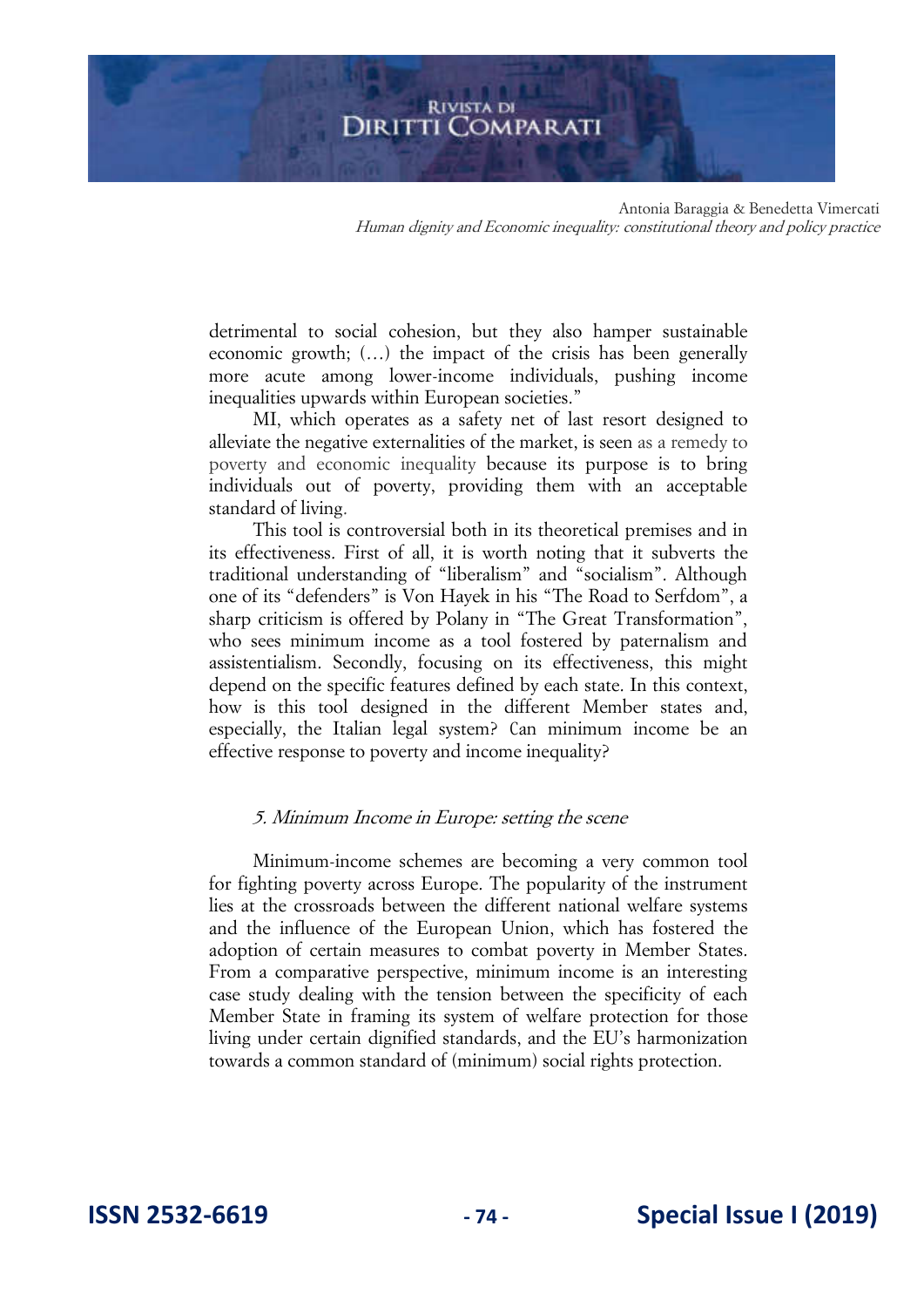Antonia Baraggia & Benedetta Vimercati Human dignity and Economic inequality: constitutional theory and policy practice

As one can see this debate touches one of the most sensitive issues of the EU integration process: social rights protection, which is mainly a matter of national sovereignty, resisting the various attempts by the EU to influence and regulate this policy area. The debate about introducing MI schemes has gained force in the aftermath of the economic crisis, which challenged the traditional social security tools in many countries affected by the crisis and, in particular, by the austerity measures imposed by the EU and other international financial institutions.

Prior to analysing MI schemes and their concrete implementation as part of an assessment of whether and under what conditions such a tool is effective in advancing human dignity in Europe, it is useful to ground MI within the principle of the "social state".

#### 6. Social state principle and minimum income

As Bognetti argues, "in contemporary Western societies, the dignity of the less fortunate citizens must be taken care of through robust, adequate, and free social services. If such services are not expressly provided for in the constitution, they must be read into its general clauses. The state ought to assure a minimum standard of living to all citizens. Decent housing ought to be provided to them through public funds as a distinct, officially recognized 'social' right, or otherwise human dignity would be offended."<sup>49</sup>

What is the origin of this obligation on the State to provide at least a minimum level of social rights? As Katrougalos argues, one of the distinctive features of the European model of social rights protection is that it is informed by the "social state" principle, which

 $49$  G. BOGNETTI, The Concept of Human Dignity in European and U.S. Constitutionalism, in G. NOLTE (ed.), European and US Constitutionalism, Science and Technique of Democracy, Cambridge University Press, Cambridge, 2005, pp. 85-107.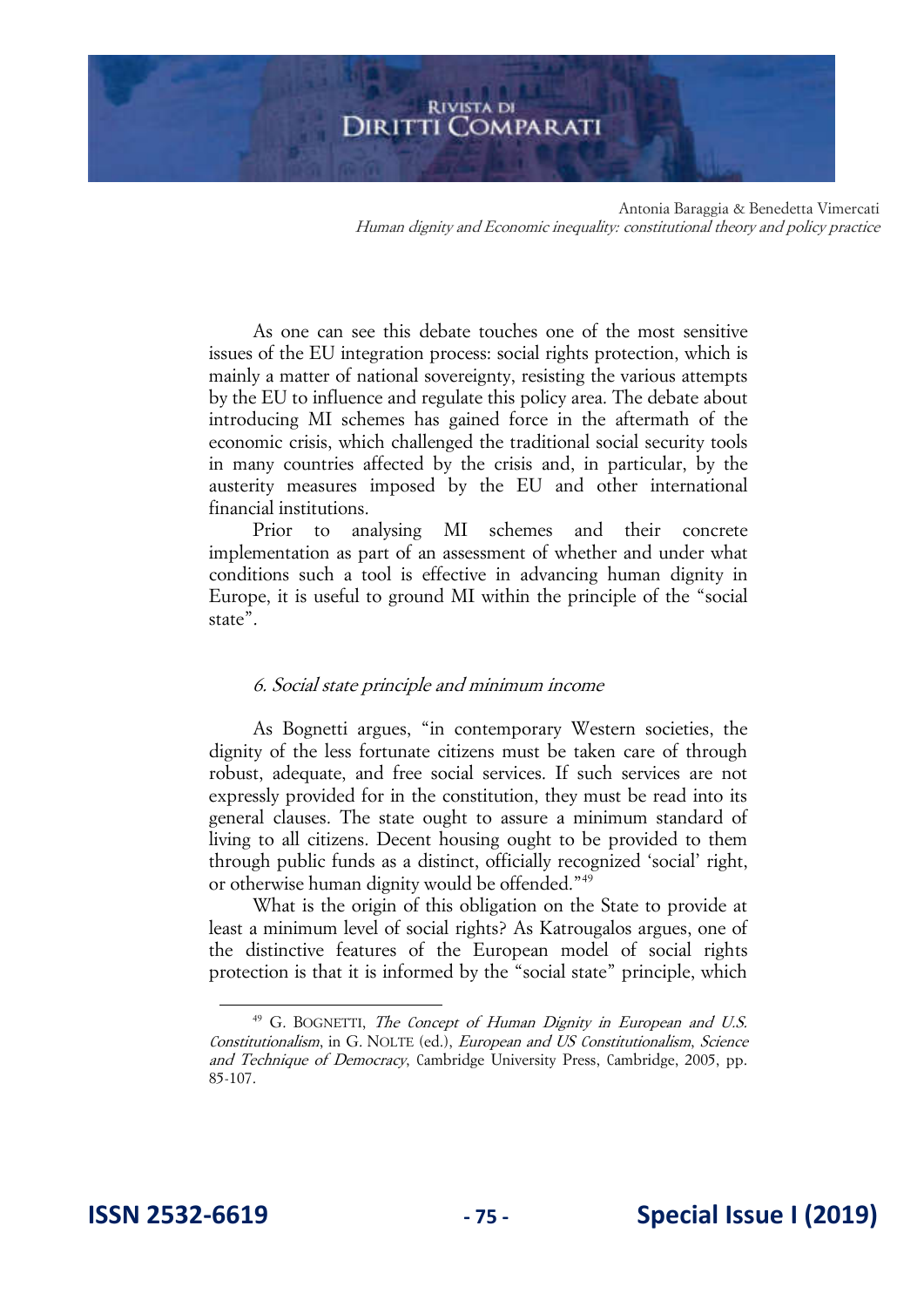Antonia Baraggia & Benedetta Vimercati Human dignity and Economic inequality: constitutional theory and policy practice

is not the same as the "welfare state" concept. While the latter is a descriptive notion which effectively describes the form of state that emerged after World War II in response to the new forces of the capitalist economy, the former "is a normative, prescriptive principle, which defines a specific polity, a sub-category of the welfare state in the former sense, where the State has the constitutional obligation to assume interventionist functions in the economic and social spheres."<sup>50</sup>

In such a sense, the social state principle permeates the constitutional order of many European States, not only in Germany, where the social state principle is enshrined in article 20 GG, but in many other countries too, such as Greece, which introduced the concept in 2001 despite it already being considered a fundamental principle, Italy and Portugal, even without an explicit constitutional reference to the concept. As argued, "the term is now widely used throughout Europe, as a fundamental normative and organizational general principle of the Constitution, on par with the Rule of Law. Indicative of its continental acceptance is the fact that the majority of the new democracies of Central and Eastern Europe have incorporated a similar clause in their Constitutions. It is, anyway, broadly accepted in European constitutional theory that the concept can be deduced from the overall corpus of constitutional legislation, even without explicit, solemn reference to it."<sup>51</sup> The principle of social state favoured more than simply the protection of social rights per se. It is a principle which "contributes to the formulation of an objective system of values, which constitutes a different constitutional 'ethos' to that of a liberal state."<sup>52</sup> In this framework, concepts such as human dignity and equality "acquire not only a programmatic but a fully normative, binding content."<sup>53</sup>

<sup>&</sup>lt;sup>50</sup> G. S. Katrougalos, *The (Dim) Perspectives of the European Social* Citizenship, in Jean Monnet Working Papers 05/07, 2007, p. 10.

<sup>51</sup> Ibid.

<sup>52</sup> Ibid.

<sup>53</sup> Ibid.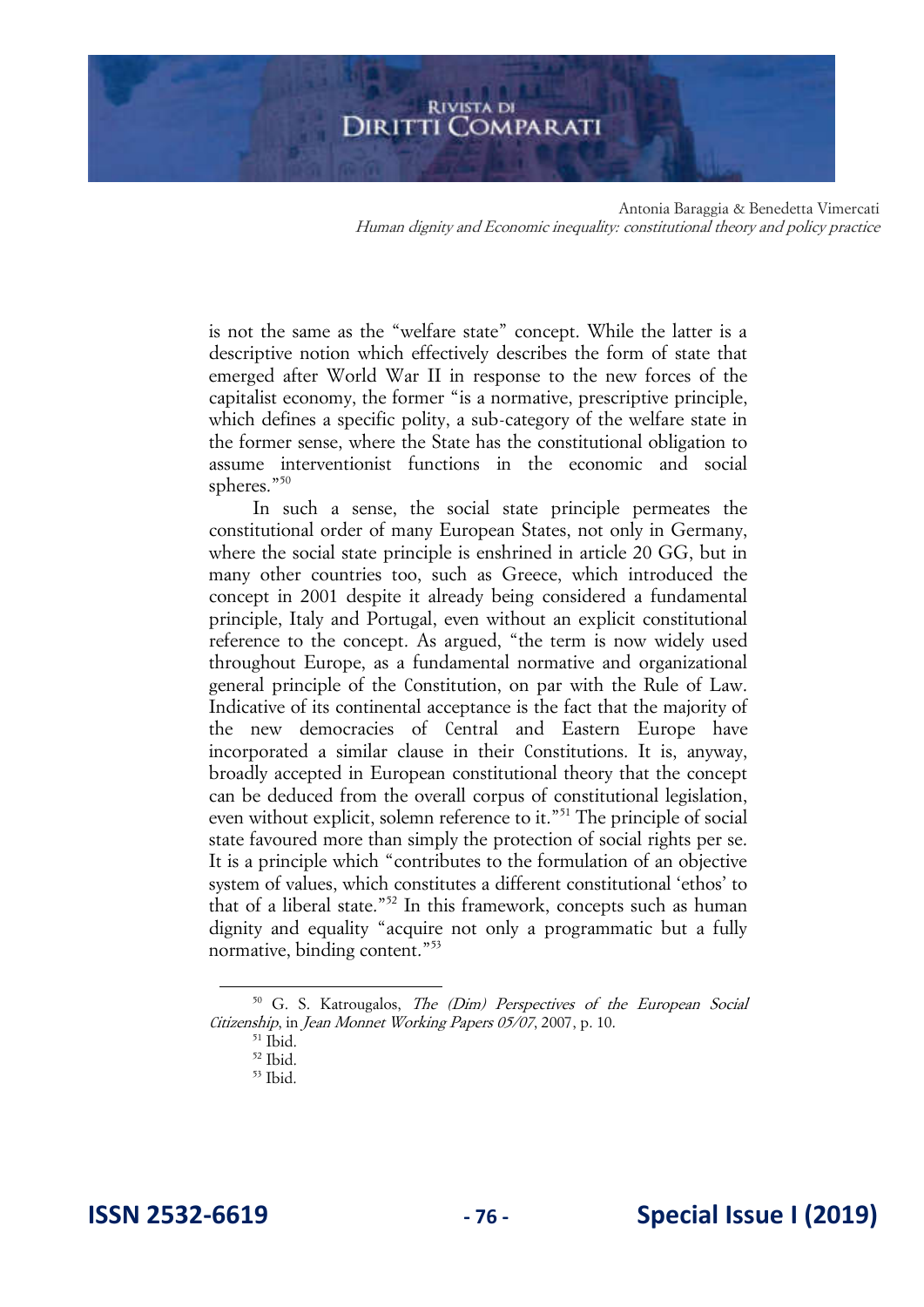Antonia Baraggia & Benedetta Vimercati Human dignity and Economic inequality: constitutional theory and policy practice

This strict relationship clearly appears in the well-known legal reasoning of the German Bundesverfassungsgericht (BVerfG) in its jurisprudence on the *Existenzminimum*. This path was taken in the famous Hartz  $IV^{54}$  decision, where the BVerfG created a constitutional right to guarantee a subsistence minimum by law based on article 1(1) GG in conjunction with the social state principle in article 20(1) GG. In Hartz IV, the right to a subsistence minimum is seen as an absolute right that may not be left to the discretionary disposal of the legislator. Indeed, the latter must give the right concrete form, orienting the benefits to be paid towards the respective stage of development of the polity and towards the existing conditions of life.<sup>55</sup> More specifically, article 1.1 of the Basic Law establishes this right as a human right encompassing both the physical existence of a human being, and the possibility to have interpersonal relationships and some minimum degree of participation in social, cultural and political life.

In other countries, such as Italy, Portugal, Hungary, Poland, Romania, Latvia and Greece, although human dignity may not have the same normative force to be the foundation of the duty of the state to provide an "existence minimum", and social rights protection is often more uncertain and changing, "the Sozialstaat principle has put down firm roots in all of these constitutional systems, just as it has in Germany, France and a number of other countries, and it consequently limits to some degree the extent to which social provision can be diluted or eliminated in these States."<sup>56</sup> Consider the case of Italy. As Ciolli argues, the very structure of the Italian Constitution protects social rights from being reduced due to a scarcity of economic resources. In our contemporary democracies the

<sup>54</sup> Bundesverfassungsgericht [BVerfG] [Federal Constitutional Court], 9 February 2010, 1 BVL 1/09, 1 BVL 3/09, 1 BVL 4/09, Hartz IV.

 $55$  Ibid.

<sup>56</sup> C. O'Cinneide, Austerity and the faded dream of a 'social Europe' in A. Nolan (ed.), Economic and Social Rights after the Global Financial Crisis, Cambridge, 2014, p. 176.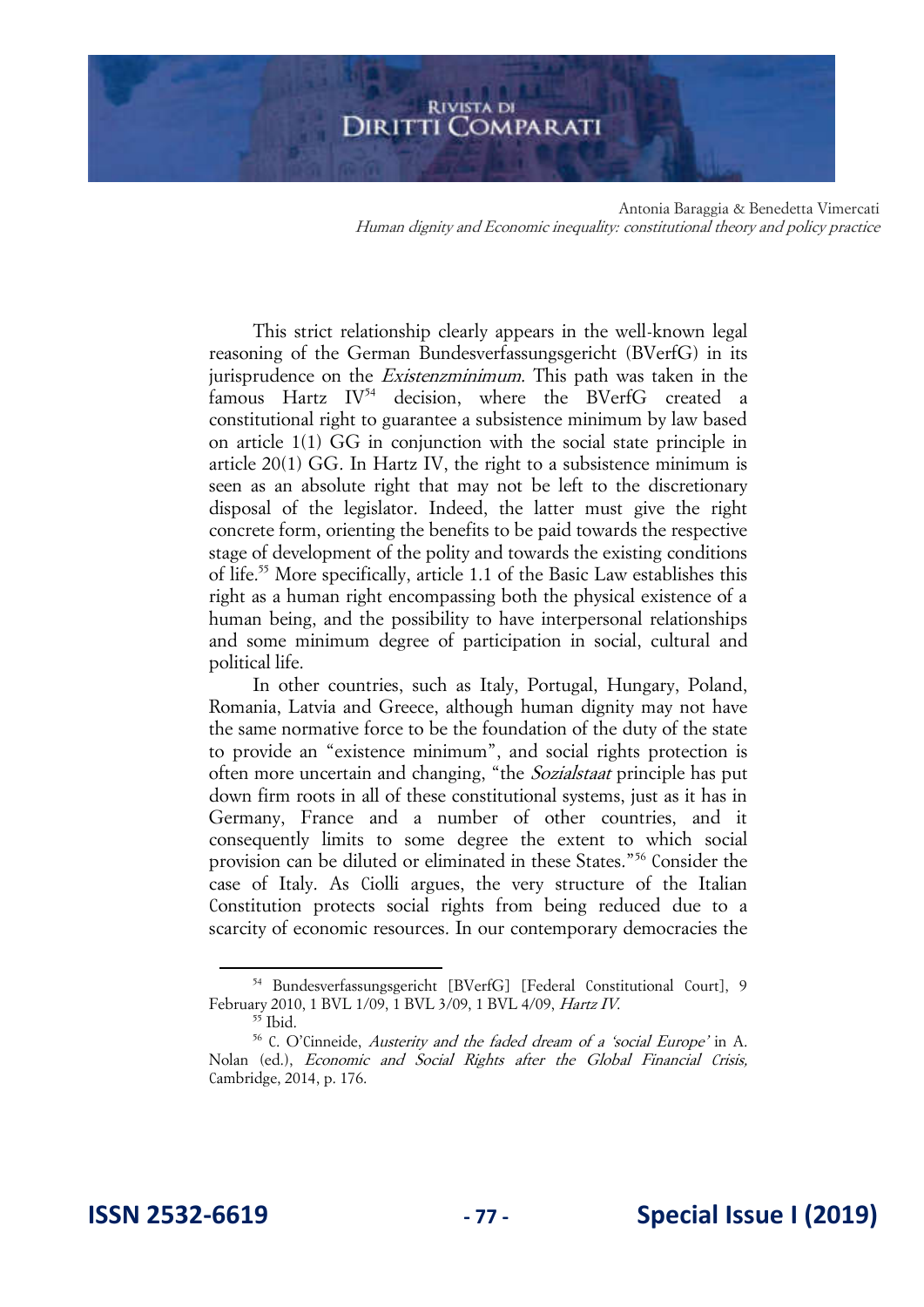Antonia Baraggia & Benedetta Vimercati Human dignity and Economic inequality: constitutional theory and policy practice

relations between social rights, substantial equality and the principle of social dignity are so strong that the guarantee of social rights is a fundamental, inherent characteristic of the form of State.<sup>57</sup>

#### 7. Social state principle in times of austerity

The economic crisis that, starting from 2008, affected Europe and its Member States, had a significant impact not only on the EU's economic and financial policies, but also on the status of social rights protection and on the future developments of the so-called "social model". For the first time in EU history, the threat of austerity entered the EU socioeconomic space, a space that until the eruption of the financial crisis had been relatively stable - developed under the rules of the Maastricht Treaty<sup>58</sup> - and which seemed "immune" to the crises that occurred in other parts of the world, such as Latin America or South-East Asia.

EU institutions embraced Washington-style consensus measures<sup>59</sup>, challenging the basic assumptions of the social democratic state. The adoption of austerity measures – negotiated by national governments and international financial institutions – resulted in severe and unprecedented violations of fundamental constitutional rights<sup>60</sup>, especially social rights, which were the most affected by the

<sup>60</sup> G. Katrougalos, *The Greek Austerity Measures: Violations of Socio-*Economic Rights in International Journal of Constitutional Law Blog, 2013, available

<sup>57</sup> I. Ciolli, I diritti sociali al tempo della crisi economica, in Costituzionalismo.it, n3, 2010, p. 10.

<sup>58</sup> E. W. Böckenförde Kennt die europäische Not kein Gebot? in Neue Zu*̈*richer Zeitung, 2010. As Böckenförde argues: "Die Krise der Europäischen Union hat ihren Grund in Widersprüchlichkeiten und Strukturfehlern des EU-Vertrags seit der Einführung der Währungsunion im Vertrag von Maastricht. Sie war vorhersehbar und ist nicht einfach vom Himmel gefallen."

 $^{59}$  S. Lütz, M. Kranke, *The European rescue of the Washington Consensus?* EU and IMF lending to Central and Eastern European countries, in Review of International Political Economy, 21:2, 2014, p. 310-338.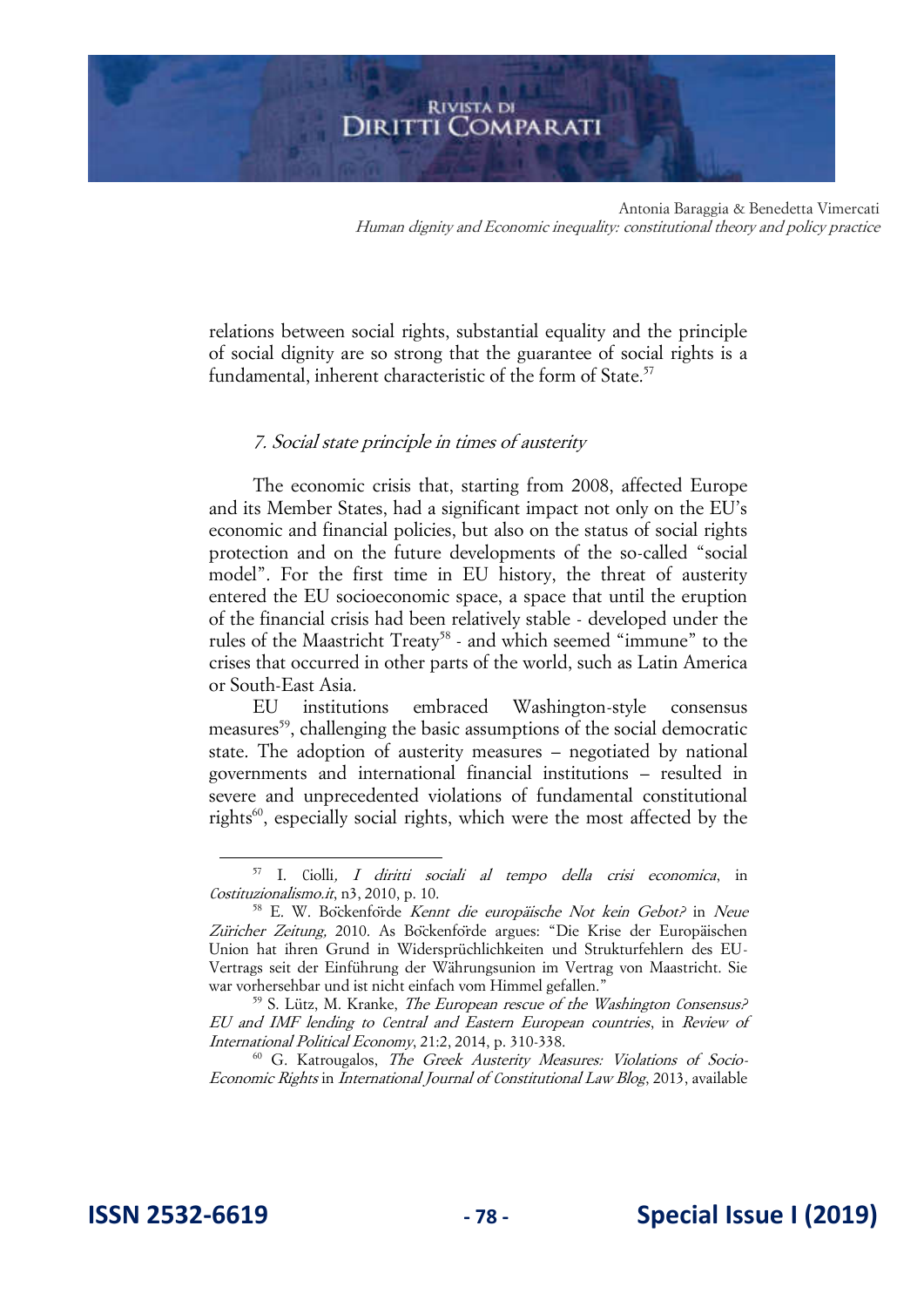scarcity of financial resources.<sup>61</sup> The core of the social state principle has been challenged by loan conditions, most of which imposed reductions in public spending on health $62$ , social assistance, education, pensions, and social security.<sup>63</sup> Moreover, such loan conditions

<sup>62</sup> "The fiscal consolidation policies have limited the affordability and accessibility of public health-care services in programme countries. In Greece, a large number of individuals dropped out of the public health insurance schemes. Reform measures included reduction of health-care staff, reduction in the number of public hospital beds and an increase in co-payments for outpatient treatment or medication, effectively shifting the cost burden from public budgets to citizens. Waiting times for medical examinations and surgery increased in Cyprus, Greece, Ireland and Spain. In Greece, social clinics and social pharmacies staffed by volunteer doctors and nurses have been set up to service patients who are not able to get adequate treatment in public health-care facilities. Access to health care has been a particular concern in relation to undocumented migrants and refugees. In 2012, Spain limited access of undocumented migrants to the public health-care system. In Greece, 17.3 per cent of all persons belonging to the lowest income quintile reported in 2014 not to have been able to undergo a necessary medical treatment, either because of waiting lists, cost, or because services were too far away. A similar, less drastic trend can be seen in Cyprus. Survey data in Ireland and Spain also show a significant increase in the number of individuals reporting unmet health care needs", Report of the Independent Expert on the effects of foreign debt and other related international financial obligations of States on the full enjoyment of all human rights, particularly economic, social and cultural rights on his mission to institutions of the European Union, 28 December 2016, [www.documents-dds](http://www.documents-dds-ny.un.org/doc/UNDOC/GEN/G16/442/18/PDF/G1644218.pdf?OpenElement)[ny.un.org/doc/UNDOC/GEN/G16/442/18/PDF/G1644218.pdf?OpenElement](http://www.documents-dds-ny.un.org/doc/UNDOC/GEN/G16/442/18/PDF/G1644218.pdf?OpenElement)

(last accessed 15 January 2019). On the impact of austerity on health care see also, D. Stuckler, A. Reeves, R. Loopstra, M. Karanikolos, M. McKee, Austerity and health: the impact in the UK and Europe, in European Journal of Public Health, vol. 27, 2017, p. 18–21.

<sup>63</sup> "Measures implemented in countries affected by adjustment included reform of pension and social welfare systems, including unemployment benefits or benefits for families, children and persons with disabilities. The reform measures have so far not been able to reduce poverty and material deprivation, in particular among children, migrants, the unemployed, single-parent households and female

at: http://www.iconnectblog.com/2013/01/the-greek-austerity-measures-violationsof-socio-economic-rights.

<sup>61</sup> A. Nolan (ed), Economic and Social Rights after the Global Financial Crisis, CUP, 2014.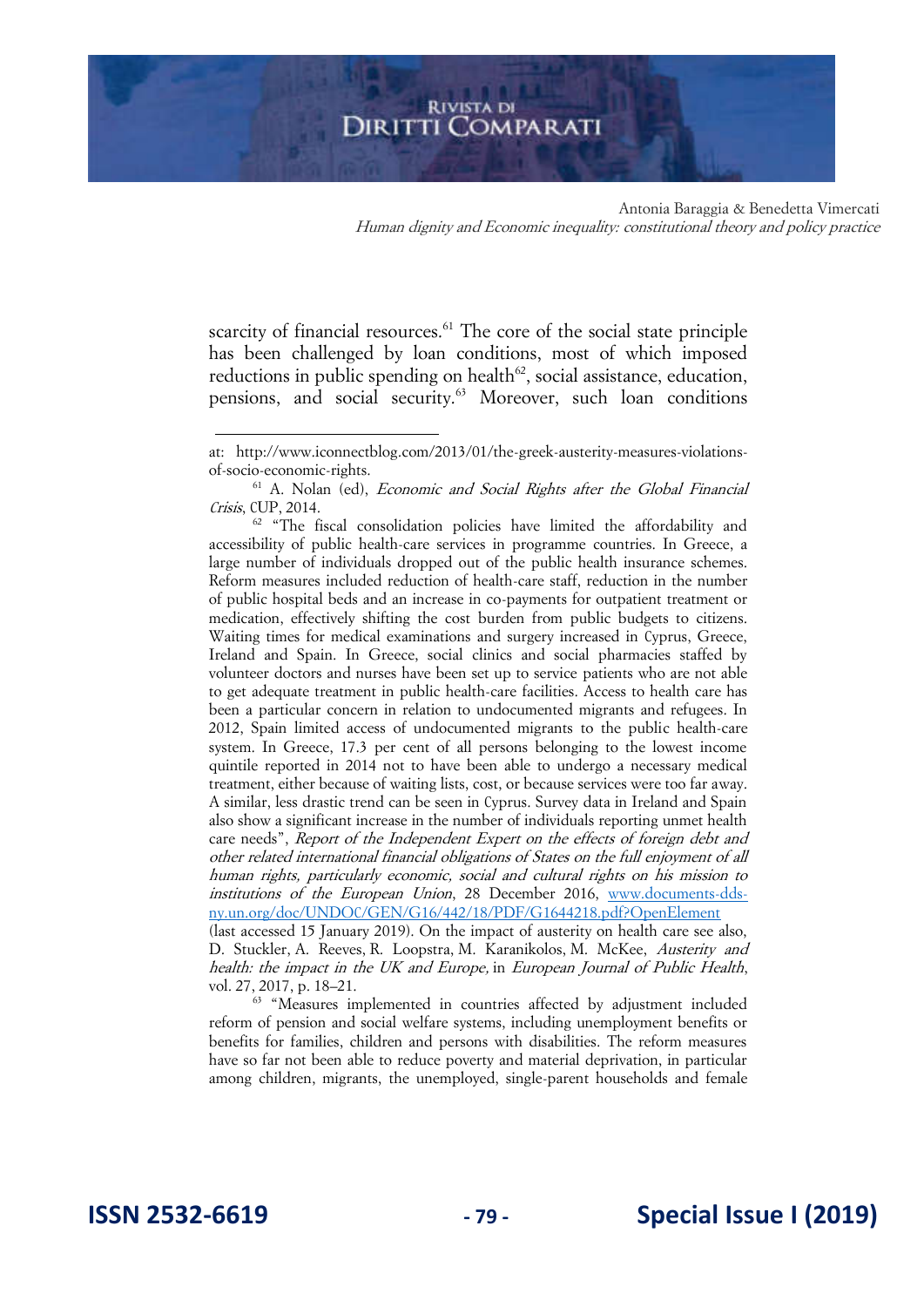Antonia Baraggia & Benedetta Vimercati Human dignity and Economic inequality: constitutional theory and policy practice

severely undermined labour rights<sup>64</sup>, reforming the system of collective bargaining and transforming labour relations. Greece, Portugal, Ireland, Cyprus, and - outside the Eurozone - Latvia, Hungary and Romania were the most affected by such severe terms.

Legal scholars such as Salomon<sup>65</sup> and Fischer-Lescano<sup>66</sup> have already highlighted the broad violations of human rights by the austerity measures enacted by the Troika. Such impacts were also assessed by the "UN Independent expert on the effects of foreign debt and other related international financial obligations of States on the full enjoyment of all human rights, particularly economic, social and cultural rights" during his mission to Greece. In his report he highlighted the serious and devastating effects of adjustment measures on human rights. In his conclusions, he specifically highlighted that "Social and economic rights have been denied in a widespread manner. More than one million persons in Greece have fallen below income levels indicating extreme poverty.… These individuals are ultimately denied, in one or another form, the enjoyment of core

pensioners. (…) In Cyprus, Greece, Ireland, Portugal and Spain there were 3.8 million more persons at risk of poverty and social exclusion in 2014 than in 2008", Report of the Independent Expert, par. 58.

<sup>&</sup>lt;sup>64</sup> "Fiscal consolidation policies often included reducing the number of public employees. Restrictions on hiring in the public sector were introduced in Cyprus, Greece, Ireland, Portugal and Spain. In Greece, measures also included a labour reserve scheme aimed at transferring or dismissing workers employed in the public sector. Conditions for collective dismissals were relaxed in Greece and Spain. Public sector wages were cut in Cyprus, Greece, Ireland and Portugal and minimum wages frozen in Portugal and cut in Greece, including to levels below the statutory minimum wage for young workers entering the labour market", Report of the Independent Expert on the effects of foreign debt and other related international financial obligations of States on the full enjoyment of all human rights, particularly economic, social and cultural rights on his mission to institutions of the European Union, 28 December 2016, par. 51.

 $65$  M. Salomon, *Of Austerity, Human Rights and International Institutions*, in European Law Journal, vol. 21, 2015, p. 521-545.

<sup>&</sup>lt;sup>66</sup> A. Fisher-Lescano, *Human Rights* in *Times of Austerity Policy*, Nomos, 2014.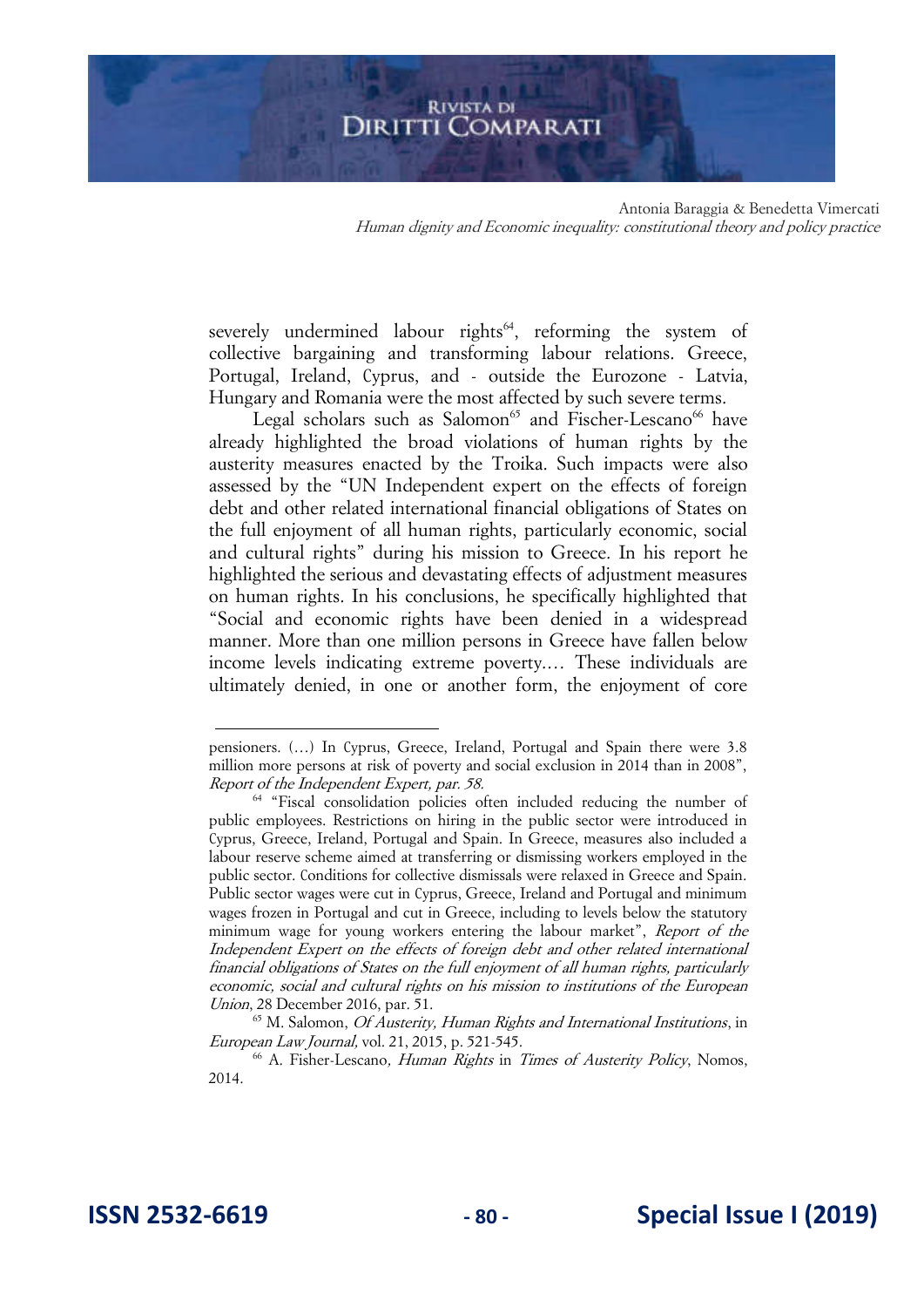Antonia Baraggia & Benedetta Vimercati Human dignity and Economic inequality: constitutional theory and policy practice

essential minimum levels of social, economic and cultural rights, which States have to protect in all circumstances. Extreme poverty in Greece is pervasive, taking into consideration the fact that currently, 1 of 10 persons (or 10.4 per cent of the population) is living under such conditions."<sup>67</sup>

In such a scenario, characterized by a massive drop in the standard of social rights enjoyed by European citizens and by the inadequacy of the existing social security schemes, one may rightly ask: what tools that can be deployed to guarantee a dignified existence when the "Sozialstaat" is experiencing a crisis?

#### 8. Minimum income in Europe: lights and shadows

Minimum income can be defined as a regular (i.e. monthly) money from general taxation assigned to those who live below a given poverty line. It is a tool specifically targeted to reduce poverty and to help subjects who cannot work or find a job.

The European Pillar of Social Rights has defined MI as follows: "Adequate MI benefits shall be ensured for those who lack sufficient resources for a decent standard of living. For those of working age, these benefits shall include requirements for participation in active support to encourage labor market (re)integration."<sup>68</sup> Today, most EU Member States have adopted some form of minimum income. However, minimum income is not a standard, fixed tool and an examination of the different MI schemes adopted by EU Member States shows a wide spectrum of different solutions. The opposites of this spectrum are: 1) systems where minimum income is the only (or

<sup>&</sup>lt;sup>67</sup> Report of the Independent Expert on the effects of foreign debt and other related international financial obligations of States on the full enjoyment of all human rights, particularly economic, social and cultural rights on his mission to Greece, A/HRC/31/60/Add.2 par. 76

<sup>&</sup>lt;sup>68</sup> C. Crepaldi et al, Minimum Income Policies in EU Member States, Study for the EMPL Committee, 2017.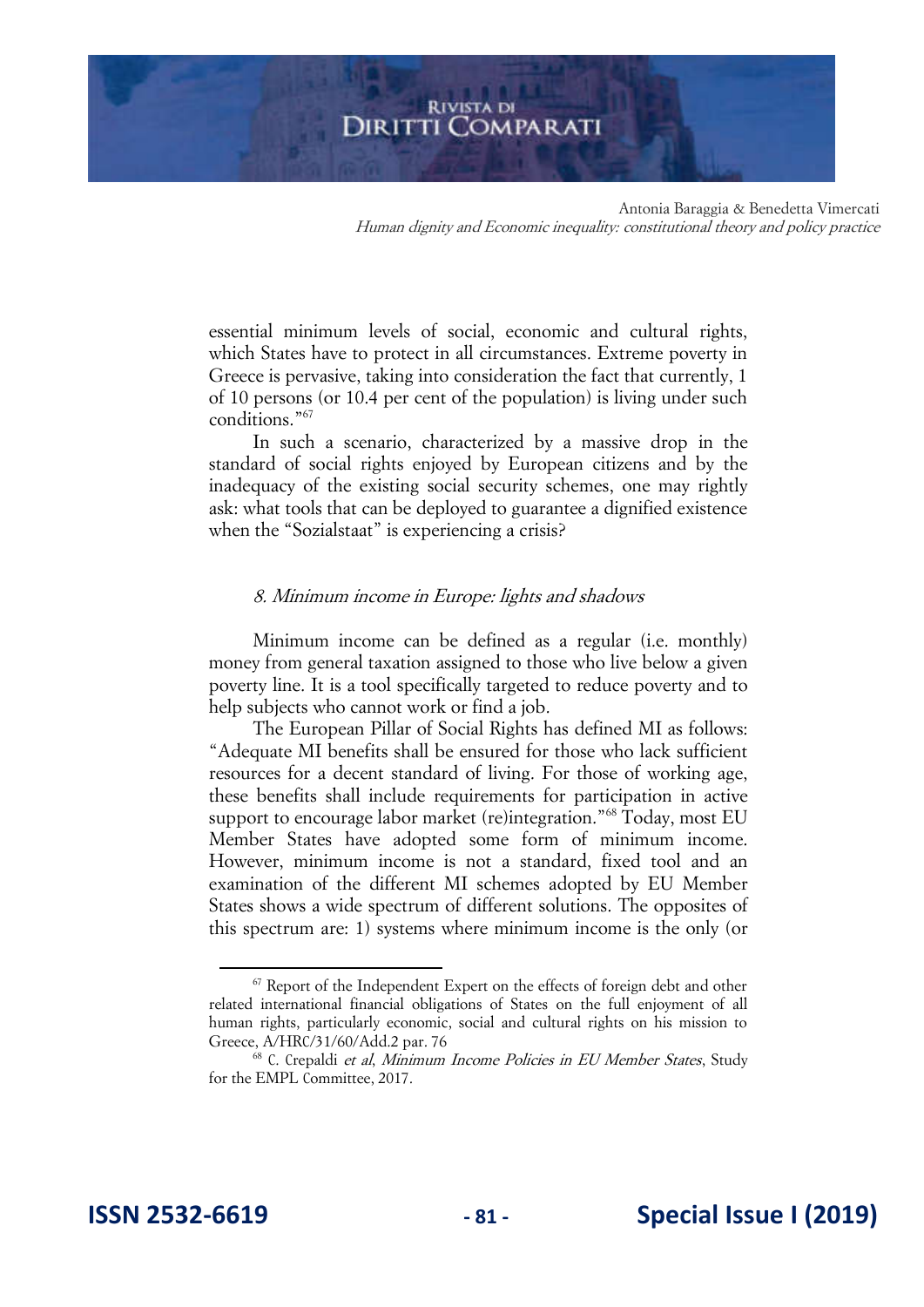## **RIVISTA DI** DIRITTI COMPARATI

Antonia Baraggia & Benedetta Vimercati Human dignity and Economic inequality: constitutional theory and policy practice

the most important) income support scheme and it addresses all those who are without sufficient resources, thus it is not limited to specific targets of the population; 2) systems where minimum income is considered as a last resort tool for those who have already exhausted all other possible applications for targeted measures. In this case, minimum income can be guaranteed to certain target groups – disabled, elderly, unemployed – and usually under certain conditions. On such a spectrum, the actual adoption of MI by countries varies substantially, with even the amounts being made available significantly different. There are many reasons for such differences between countries.

The first element to take into account is how the "social state" principle is adopted across Europe (Social Democratic/Nordic Model, liberal model, conservative model and Southern Europe model.)<sup>69</sup> Following along a similar track, any comparative analysis of the different schemes should also take into account "the normative foundations behind them and the notion of solidarity they pursue, as addressing in a non-neutral way key concerns about who are the poor, who deserve to be assisted, in what forms and by whom."<sup>70</sup>

Focusing specifically on MI, much of this variation is because the poverty threshold is determined nationally, by law or other administrative sources of law. Sometimes there is a mechanism used to establish the level of payments based on specific indicators (i.e. a percentage of the social pension or of the minimum wage); however, in most of cases there is no such mechanism and the determination of the minimum level is set discretionally by the public administration. Moreover, in several countries (Germany, Finland and Sweden), MI can be increased to cover specific needs, such as rent, heating, electricity, health care, school expenses for children, and

<sup>69</sup> M. Ferrera, Modelli di solidarieta*̀*, Bologna, 1993; G. Esping-Andersen, The Three Worlds of Welfare Capitalism, New York, 1990.

<sup>&</sup>lt;sup>70</sup> N. Riva, I. Madama, Giulia Bistagnino, *The politics of redistribution an* interdisciplinary dialogue on the foundations of the welfare state, Centro Einaudi, Working Paper n. 4/2015, p. 29.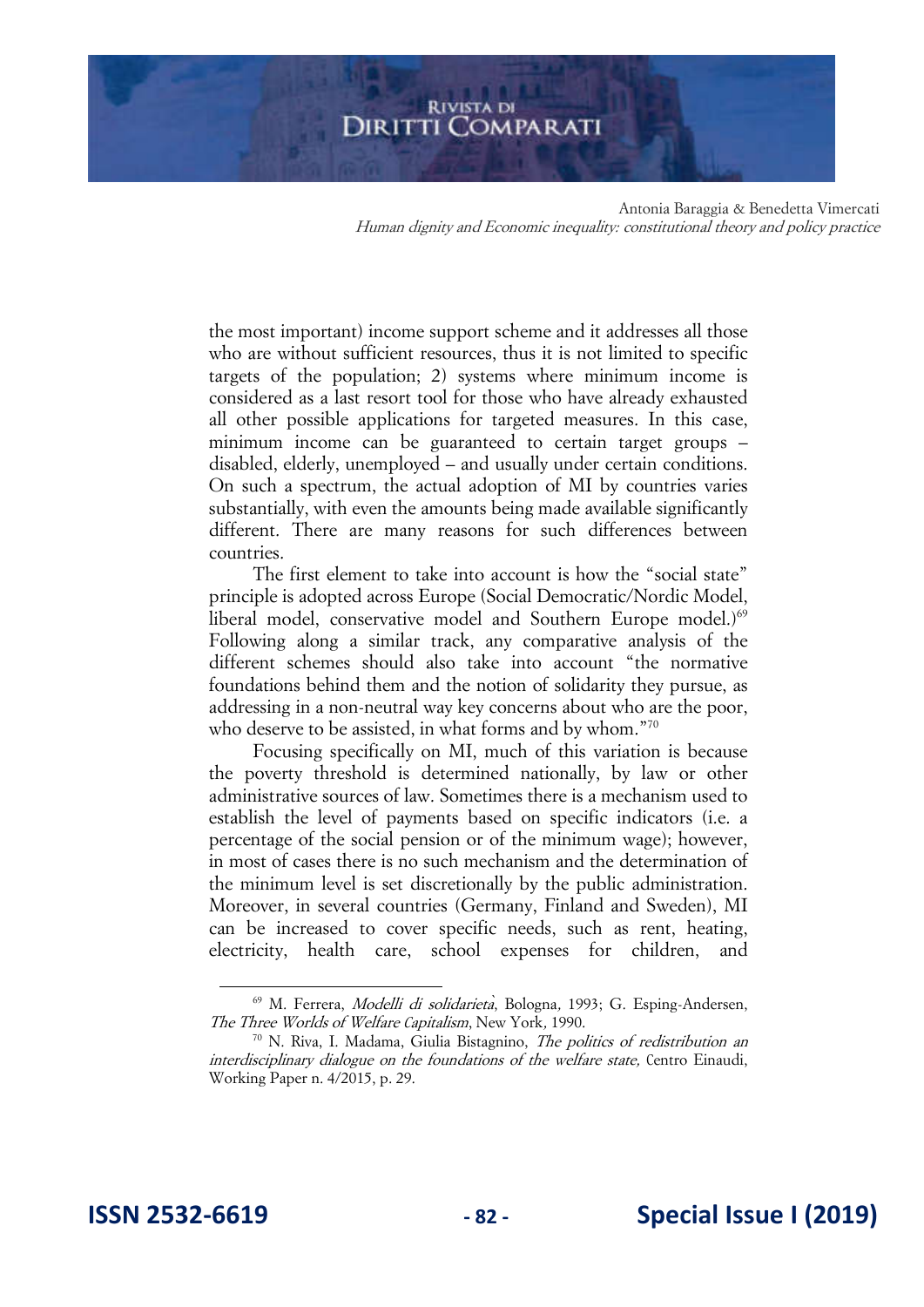Antonia Baraggia & Benedetta Vimercati Human dignity and Economic inequality: constitutional theory and policy practice

transportation costs from and to the workplace.<sup>71</sup> The degree of public expenditure allocated to MI schemes is another key factor when exploring how MI differs between countries.

The interplay between the regulation and the organization of the schemes plays a fundamental role in explaining the differences in MI schemes.<sup>72</sup> In many countries, regulatory functions are centralized, whereas managing functions are devolved to local governments, such that "the mainstream trend to reduce discretionary allocation of benefits is to centralize eligibility rules and to decentralize the managing of conditionality, which often needs to be addressed considering case-by-case situations.<sup>73</sup>" However, the decentralization of the implementation of the benefits, especially when the local government enjoys a key role in the social security system, poses some challenges in terms of the possible emergence of territorial inequalities.<sup>74</sup>

Last but not least, a key feature of minimum income, which makes it clearly different from basic income<sup>75</sup>, is the use of a regime of conditionality to access to the benefit. Such conditions are usually related to trying to find a job in a given time, or to attending vocational training courses. The UK Universal Credit System, where conditionality plays a central and critical role, requires that claimants sign a claimant commitment with strict guidelines. Conditionality related to labour market policies is clearly also found in Italy, the Netherlands and Portugal. Conditionality, as it has been observed, "is

<sup>71</sup> N. Petzold, National report: Germany, Combating Poverty in Europe: Reorganising Active Inclusion through Participatory and Integrated Participatory and Integrated Modes of Multilevel Governance, 2013.

 $72$  C. Crepaldi et al, Minimum Income Policies in EU Member States, Study for the EMPL Committee, 2017.

 $73$  Idem.

<sup>&</sup>lt;sup>74</sup> See L. Natili, *The unexpected institutionalization of minimum income in* Spain, Centro Einaudi, Working Paper n. 2/2016.

<sup>&</sup>lt;sup>75</sup> Basic income is a universal money subsidy which is granted to all, regardless of their income or working conditions.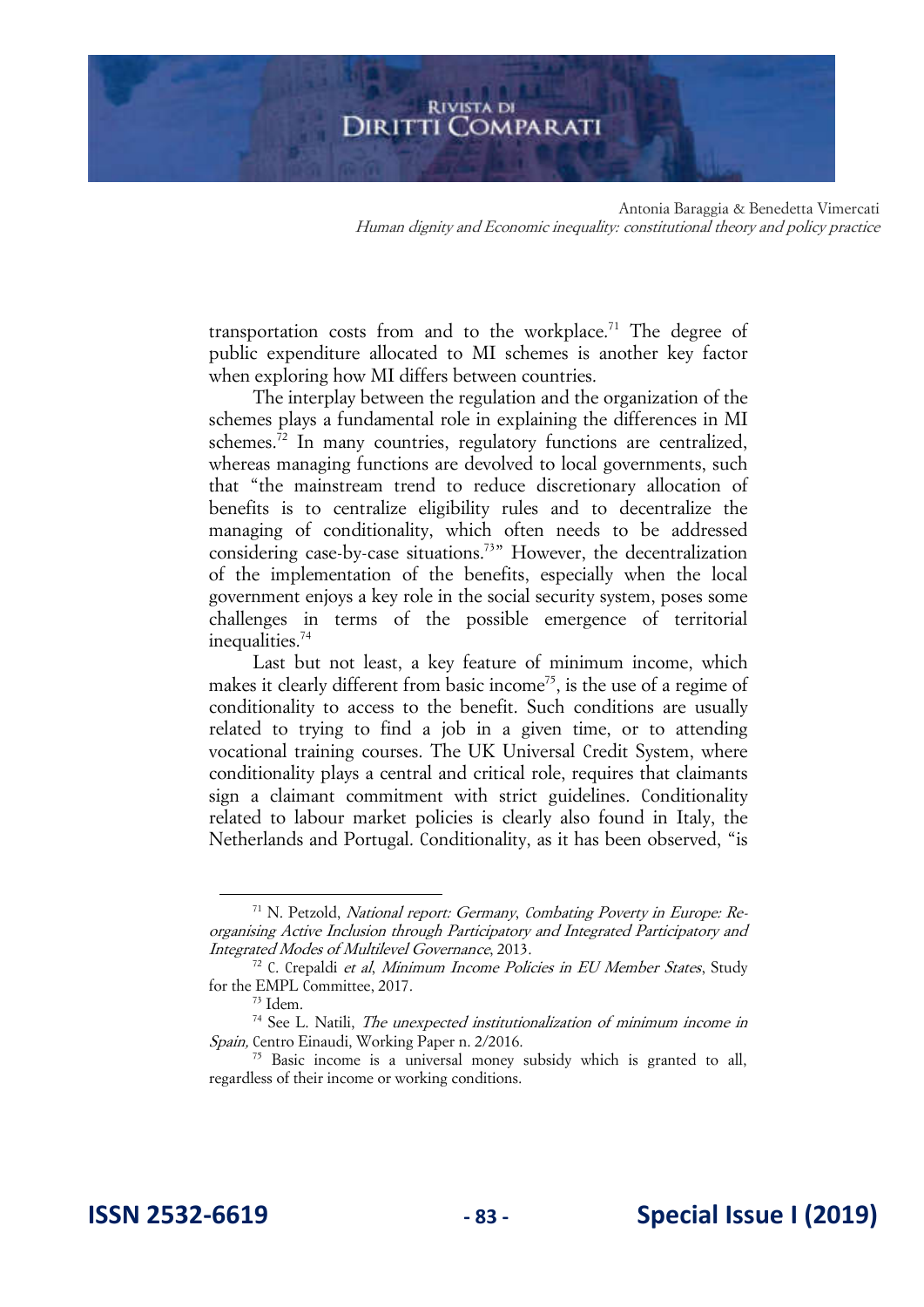Antonia Baraggia & Benedetta Vimercati Human dignity and Economic inequality: constitutional theory and policy practice

probably the main theme and affects many countries belonging to all the different welfare systems."<sup>76</sup>

Looking at the pervasive role of conditionality in designing MI schemes, it is clear the aim of MI is not (anymore) to only be a tool to guarantee a minimum level of dignified existence, but also to foster the realization of social inclusion and the integration of unemployed people into the labour market. To this regard, it has been argued that MI schemes have witnessed a transformation over time: "From mainly residual instruments that aimed to guarantee minimum income support and to prevent extreme marginality, in most countries they now have an 'ambiguous' function – promoted by the active inclusion paradigm introduced by the European Union."<sup>77</sup> As it has been noticed, "within this active inclusion approach, "policies aim not only to provide resources but also to reduce individuals' need for help, in particular by supporting their access to the labor market."<sup>78</sup>.

This is the context in which to interpret the increasing presence of conditions that link the benefits to a set of often quite strict conditions: registering with public employment services; seeking a job; accepting job offers; participation in activation measures such as training, personal development or community service; having used all possible entitlements to other social security benefits; selling or making use of one's own assets (e.g. selling or renting a property); and keeping the benefits administration informed of any changes in personal circumstances. Failure to comply with such conditions can lead to severe sanctions, with access to the benefit denied or temporarily suspended.

<sup>&</sup>lt;sup>76</sup> C. Crepaldi et al, Minimum Income Policies in EU Member States, Study for the EMPL Committee, 2017, p. 54.

 $77$  M. Natili, *Worlds of last-resort safety nets? A proposed typology of* minimum income schemes in Europe, in Journal of International and Comparative Social Policy, Journal of International and Comparative Social Policy, 2019.

<sup>&</sup>lt;sup>78</sup> M. Heidenreich, N. Petzold, M. Natili & A. Panican Active inclusion as an organisational challenge: integrated anti-poverty policies in three European countries, in Journal of International and Comparative Social Policy, vol. 30:2, 2014, p. 180-198.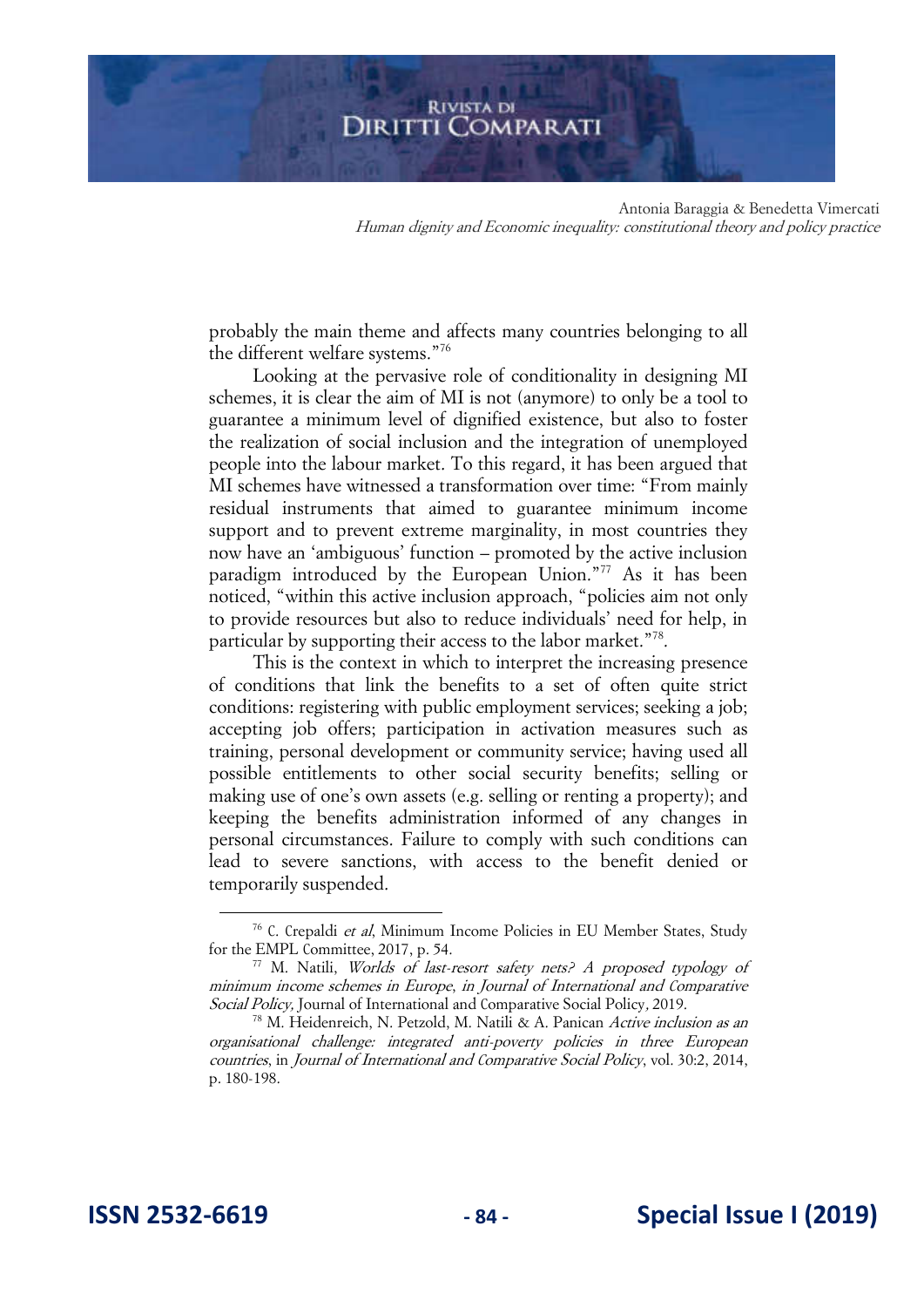Antonia Baraggia & Benedetta Vimercati Human dignity and Economic inequality: constitutional theory and policy practice

This turn towards significant conditionality, an approach that has become particularly evident with the economic crisis, poses several challenges to the nature and ultimate aim of MI schemes: "the active inclusion approach too often has meant the introduction of measures narrowly focused on employment and on increasing conditionality and sanctions. Several countries have introduced the obligation to take up public work as a counterpart for receiving MI, even when there are clear indications that these workfare measures do not increase people's chances to return to the labor market."<sup>79</sup>

While entering the labour market is definitely an important step to get out of poverty, the strict imposition of conditionality fosters the phenomenon of the so-called "working poor" as "strict conditionality and a high degree of re-commodification, increase the risk of in-work poverty."<sup>80</sup>

In most of the systems where the MI scheme is minimal and subject to strict conditionality, this effect is even more evident and it is one of the main reasons why MI is so ineffective in fighting poverty. Such a statement should not be construed as saying all MI schemes are ineffective or that activation policies have no positive effects on reducing poverty and social exclusion. According to recent literature, "only the combination of well financed active labor market policies and generous social benefits is the most promising strategy to fight inwork poverty."<sup>81</sup>

This brief analysis of MI schemes in Europe shows the complexity and the multiple criticisms of this social policy measure designed to fight poverty and social exclusion. MI is certainly one of the most promising instruments to reduce poverty across Europe. However, several critical aspects can reduce and compromise its

<sup>&</sup>lt;sup>79</sup> C. Crepaldi et al, Minimum Income Policies in EU Member States, Study for the EMPL Committee, 2017, p. 45.

<sup>&</sup>lt;sup>80</sup> S. Seikel, *Activation Into In-Work Poverty?*, in Social Europe, September 2017.

<sup>81</sup> Ibid.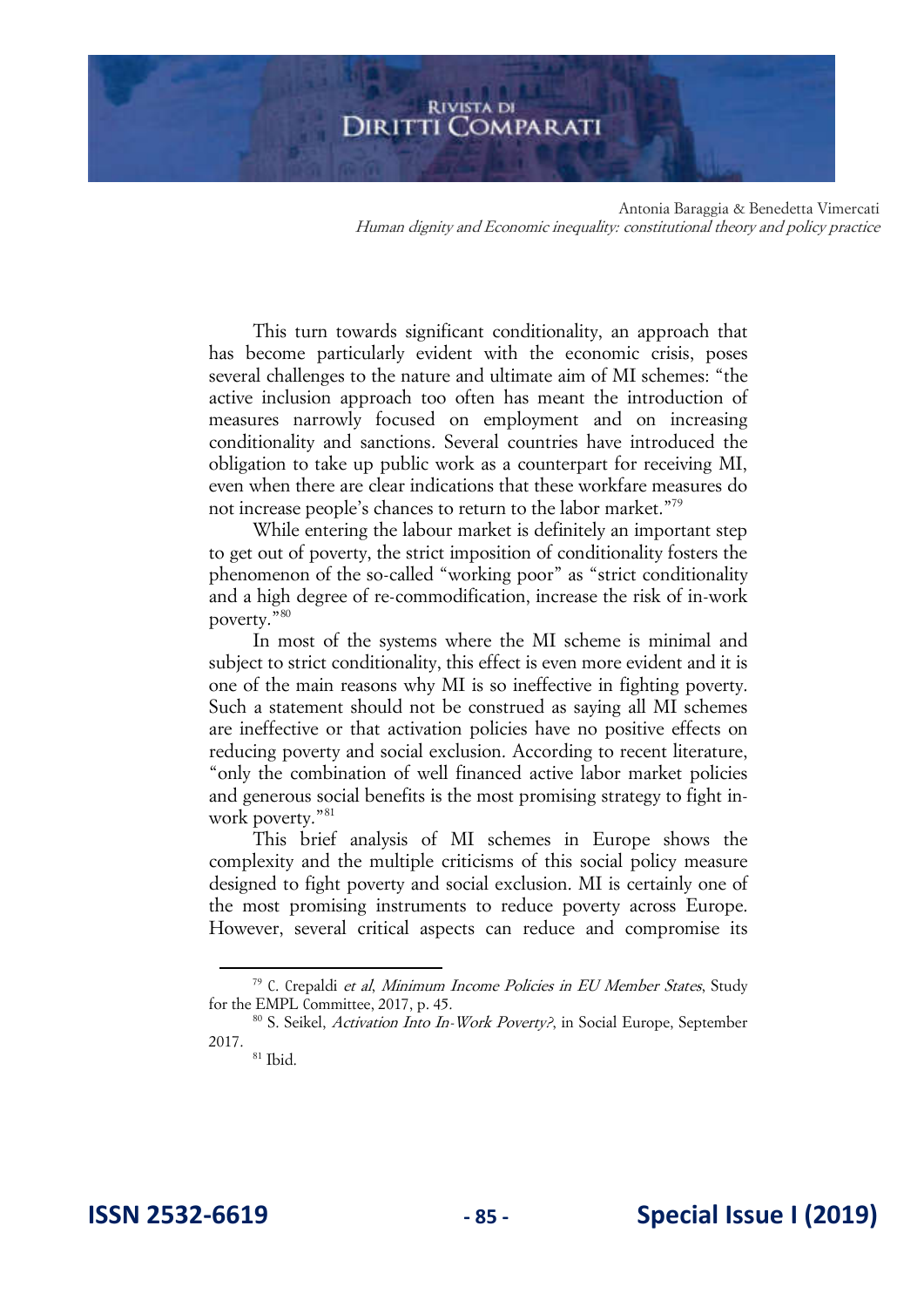# **RIVISTA DI** DIRITTI COMPARATI

Antonia Baraggia & Benedetta Vimercati Human dignity and Economic inequality: constitutional theory and policy practice

concrete effectiveness. The great differences between countries, the different poverty lines adopted, the variations in terms of public expenditure in MI schemes, the different types of programmes associated with MI schemes (only labour market related or extended to health, education, housing), must be taken into account when comparing and assessing effectiveness. Moreover, MI schemes cannot be properly studied without a thorough understanding of the general model of welfare state adopted and the normative premises of each model.

#### 9. Conclusions

The relation among human dignity, equality and the fight against poverty remains one of the most challenging issues faced by our contemporary constitutional systems. It is a conundrum for legal scholars and policymakers. This is especially true in times of crisis: both the financial and the constitutional crisis are questioning and revealing the limits of traditional models of the welfare state. Social democratic systems seem unable to enact effective policies to fight poverty, foster social inclusion and counteract economic inequalities in ever more polarized societies.

To tackle these issues the EU has encouraged Member States to adopt economic/legal measures. MI schemes are clearly one of the favoured tools for this, but there is no "one size fits for all" for these instruments since their concrete design and implementation strongly depends on the relevant historical, social and legal context. Additionally, assessing their actual effectiveness must be done taking into account the specific features of the specific constitutional order.

Given the complexity of this backdrop, our goal is not to offer a way out of poverty but to propose two lens through which to look at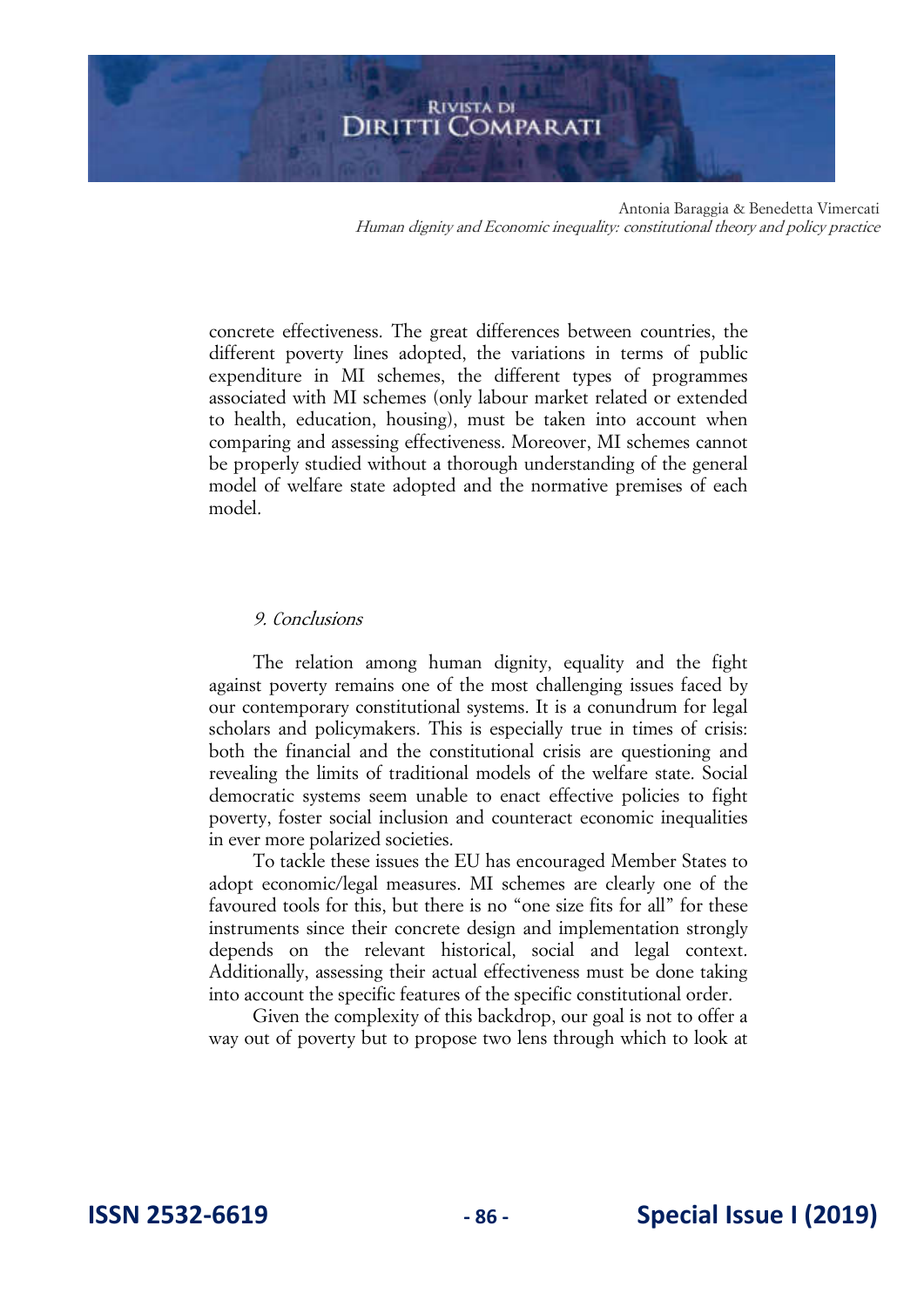#### **RIVISTA DI** DIRITTI COMPARATI

Antonia Baraggia & Benedetta Vimercati Human dignity and Economic inequality: constitutional theory and policy practice

these issues from the specific constitutional comparative law perspective.

The first 'lens' is a methodological one. Equality, poverty, minimum subsistence and basic good are traditionally the focus of economic inquiry and theories of social justice. Economics uses a twofold approach to study these concepts: a concrete lexicon based on a set of collected data to help in determining out how to build economic policies; and an 'abstract' approach, made of several different economic theories and interpretations of what equality, poverty and basic good are.

This variety of interpretations is the same that we can find in the different realizations of the social state principle in the constitutional realm. This is the why comparative constitutional law and economic perspective must be strictly intertwined in facing these challenges. Indeed, the comparative law perspective helps to contextualize the economic data within the specific constitutional context according to the historical evolution of the form of State.<sup>82</sup> Similarly, comparative constitutional law enables us to look at the issue of equality and poverty in the light of the relation between liberty and authority, which grounds the idea of social justice of the different constitutional systems.

The second 'lens' is a substantive one: minimum income can be considered a social parachute, a safety net aimed to alleviate the negative externalities of the market. But, in a perspective of equality, it is not enough. States cannot limit their intervention downstream as they ought to provide solutions upstream, in the light of a concept of social justice based on freedom and responsibility and on the capacity of every single person to act in social groups, helping each other to achieve human dignity. As Carozza argues "subsidiarity takes the freedom necessary for human dignity and extends it to a regard for freedom at all levels of social organization. This freedom, however, is

<sup>&</sup>lt;sup>82</sup> G. Bognetti, *La Divisione dei poteri*, Giappichelli, Milano, 2001.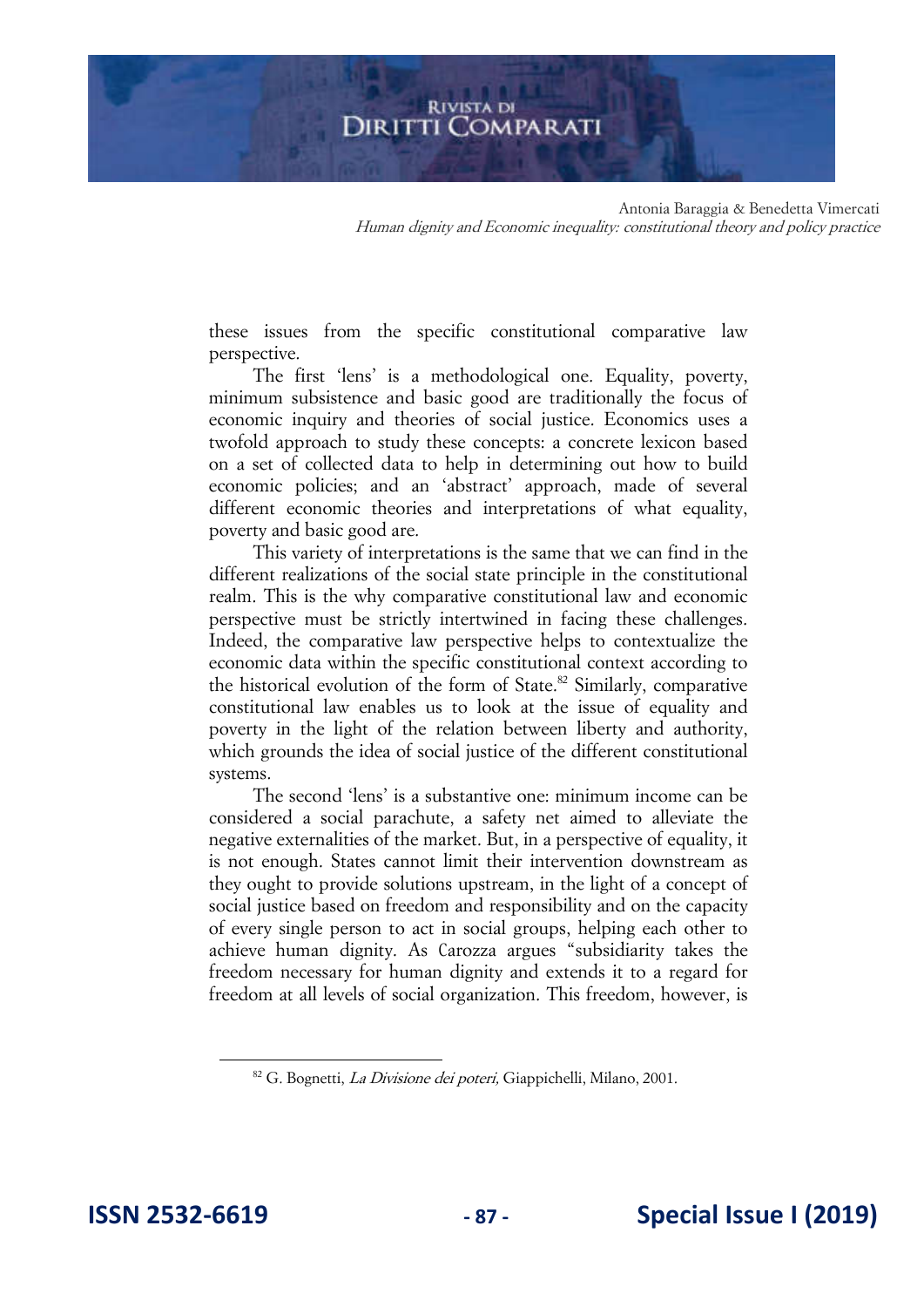Antonia Baraggia & Benedetta Vimercati Human dignity and Economic inequality: constitutional theory and policy practice

not simply a negative notion of restraint from interference."<sup>83</sup> If "freedom is understood as the ability to reach one's complete flourishing, to realize the capacities of a being of inherent dignity, it can also be served by an intervention that creates the necessary conditions for the individual to lead a life of purpose and fulfilment."<sup>84</sup> The duty of the state is to monitor and potentially intervene, in a lens of subsidiarity, such that someone who needs help today, can be an active citizen of social solidarity. This is the challenge and the task the EU is called to face in the future of the EU social space.

Abstract : The relation among human dignity, equality and the fight against poverty remains one of the most challenging issues faced by our contemporary constitutional systems. It is a conundrum for legal scholars and policymakers. This is especially true in times of crisis: both the financial and the constitutional crisis are questioning and revealing the limits of traditional models of the welfare state. Social democratic systems seem unable to enact effective policies to fight poverty, foster social inclusion and counteract economic inequalities in ever more polarized societies. The aim of this paper is to offer food for thought on the sensitive relationship among human dignity, economic inequality and poverty from a constitutional perspective. The paper is divided in two parts: the first one addresses the issue starting from a theoretical perspective in order to provide a more concrete understanding of the equality/inequality, human dignity and poverty triad, and the consequent implications. The second part adopts a more analytical perspective, focusing on one of the tools designed by legal systems to fight poverty and restore equality and human dignity: the Minimum Income (MI).

<sup>&</sup>lt;sup>83</sup> P.G. Carozza, *Subsidiarity as a Structural Principle of International Human* Rights Law, in The American Journal of International Law, 2003 p. 44. 84 Idem.